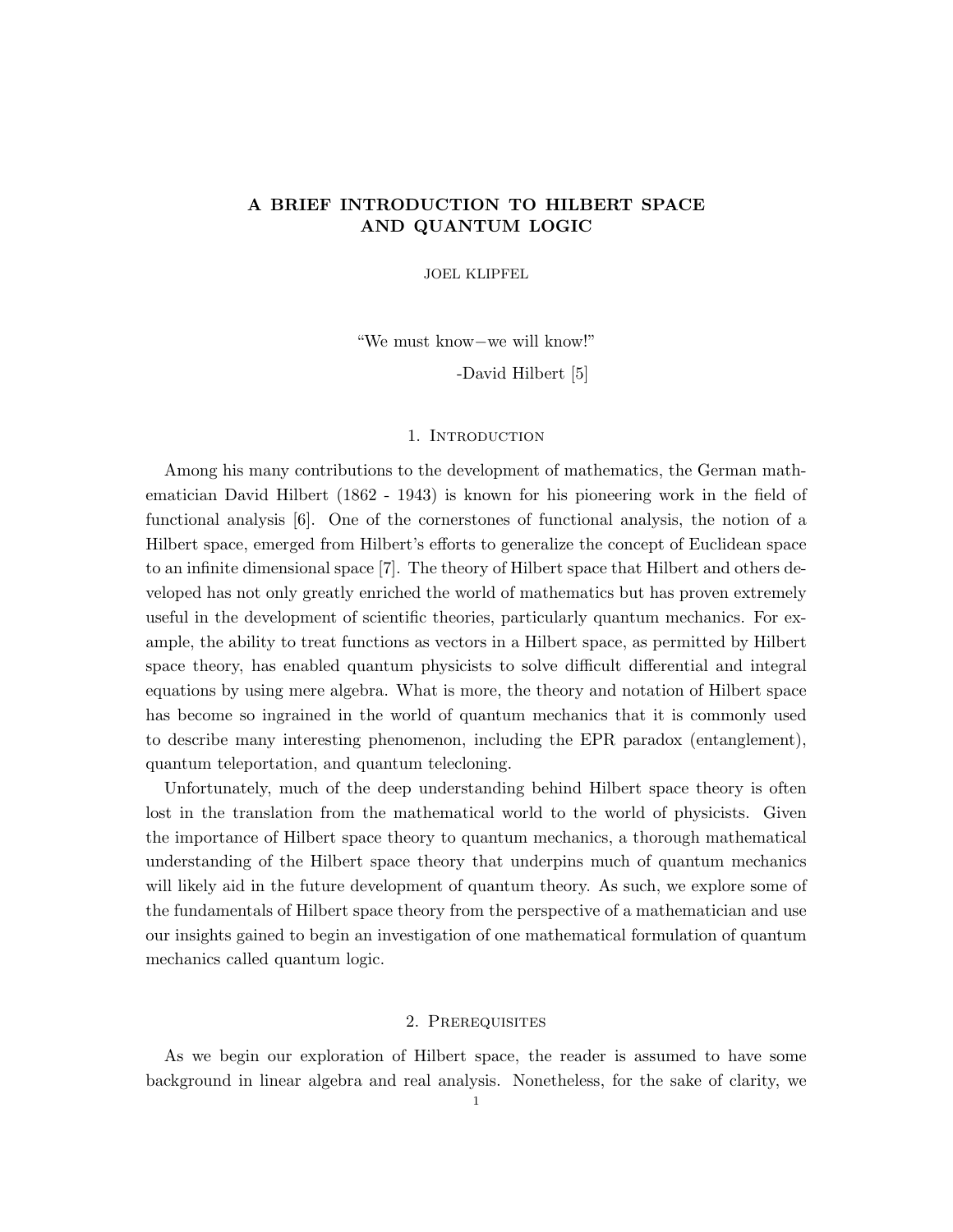#### 2 JOEL KLIPFEL

begin with a discussion of three notions that are fundamental to the field of functional analysis, namely metric spaces, normed linear spaces, and inner product spaces.<sup>1</sup>

Few definitions are as fundamental to analysis as that of the metric space. In essence, a metric space is simply a collection of objects (e.g. numbers, matrices, pineapple flavored Bon Bons covered with flax seeds) with an associated rule, or function, that determines "distance" between two objects in the space. Such a function is termed a metric. Perhaps the most intuitive example of a metric space is the real number line with the associated metric  $|x - y|$ , for  $x, y \in \mathbb{R}$ . In general, though, a metric need only satisfy four basic criteria. More formally:

### Definition 2.1 (Metric Space).

A metric space  $(X, d)$  is a set X together with an assigned metric function  $d: X \times X \to \mathbb{R}$ that has the following properties:

**Positive:**  $d(x, y) \geq 0$  for all  $x, y, z \in X$ , **Nondegenerate:**  $d(x, y) = 0$  if and only if  $x = y$ , **Symmetric:**  $d(x, y) = d(y, x)$  for all  $x, y, z \in X$ , **Triangle Inequality:**  $d(x, z) \leq d(x, y) + d(y, z)$  for all  $x, y, z \in X$ .

Whenever there is little risk for ambiguity, we denote a metric space  $(X, d)$  as simply X.

As we show in Theorems 2.1 and 2.2, the next two spaces for which we provide definitions, normed linear spaces and inner product spaces, are simply special cases of metric spaces. Moreover, an inner product space is a form of a normed linear space.

#### Definition 2.2 (Normed Linear Space).

A (complex) normed linear space  $(L, \|\cdot\|)$  is a linear (vector) space with a function  $\Vert \cdot \Vert : L \to \mathbb{R}$  called a norm that satisfies the properties:

**Positive:**  $||v|| \geq 0$  for all  $v \in L$ , **Nondegenerate:**  $||v|| = 0$  if and only if  $v = 0$ . **Multiplicative:**  $\|\lambda v\| = |\lambda| \|v\|$  for all  $v \in L$  and  $\lambda \in \mathbb{C}$ , **Triangle Inequality:**  $||v + w|| \le ||v|| + ||w||$  for all  $v, w \in L$ .

Recall that a complex conjugate of  $a \in \mathbb{C}$  is often denoted as  $\overline{a}$ . We use this notation throughout the remainder of this paper.

## Definition 2.3 (Inner Product Space).

If V is a linear space, then a function  $\langle \cdot, \cdot \rangle : V \times V \to \mathbb{C}$  is said to be an *inner product* provided that

**Positive:**  $\langle v, v \rangle \geq 0$ , for all  $v \in V$ **Nondegenerate:**  $\langle v, v \rangle = 0$  if and only if  $v = 0$ .

<sup>&</sup>lt;sup>1</sup>The study of Hilbert space theory is a subset of the field of functional analysis.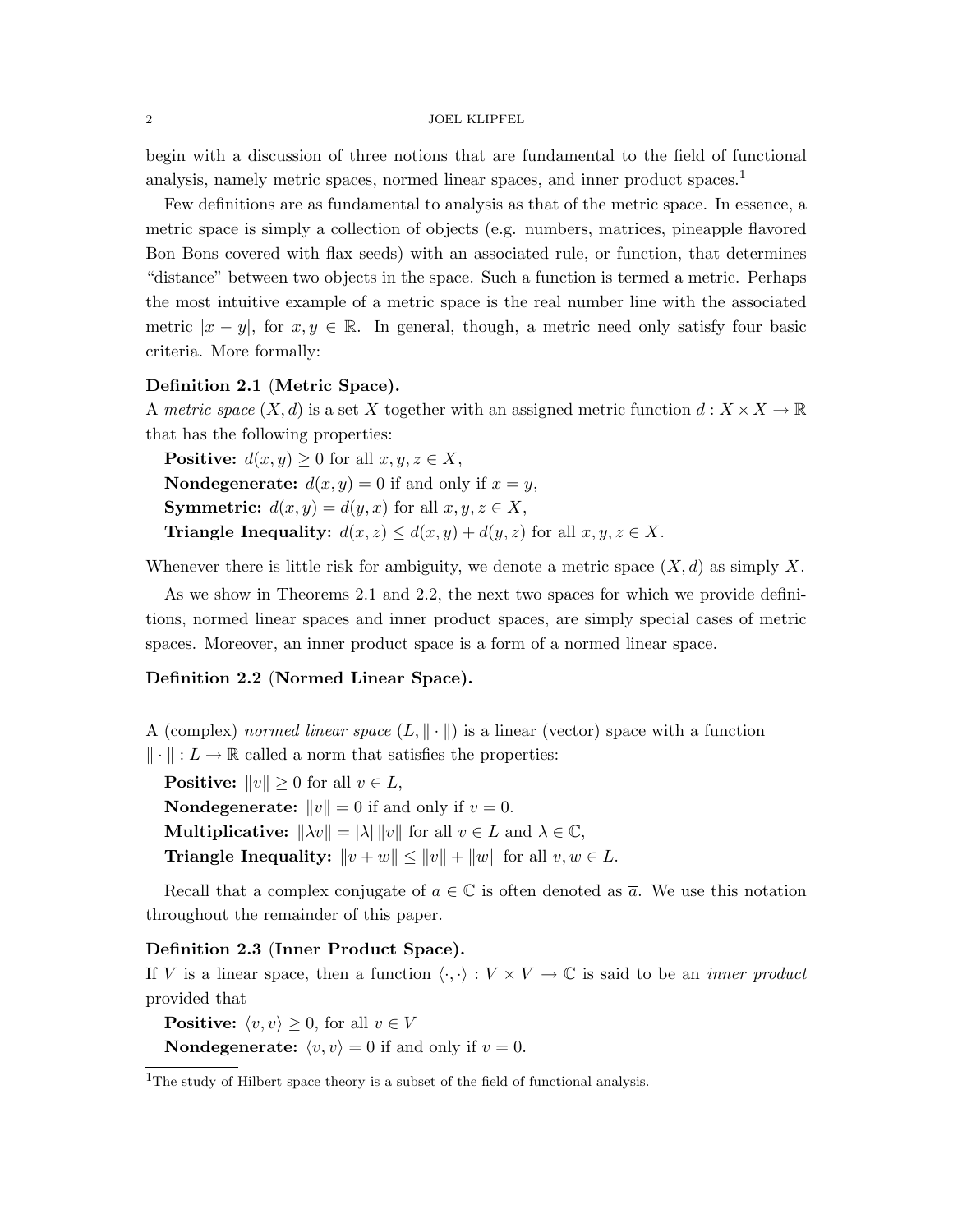**Multiplicative:**  $\langle \lambda u, v \rangle = \lambda \langle u, v \rangle$ , for all  $u, v \in V$  and  $\lambda \in \mathbb{C}$ , **Symmetric:**  $\langle u, v \rangle = \overline{\langle v, u \rangle}$ , whenever  $u, v \in V$ ,

Distributive:  $\langle u + w, v \rangle = \langle u, v \rangle + \langle w, v \rangle$ , for all  $u, w, v \in V$ .

A linear space V is defined to be the *inner product space*  $(V, \langle \cdot, \cdot \rangle)$  if it has an inner product defined on it.

The symmetry criterion in Definition 2.3 is sometimes referred to as *Hermitian* symmetry.

For the sake of expediency, a normed linear space  $(L, \|\cdot\|)$  is often denoted as L. Likewise, an inner product space  $(V, \langle \cdot, \cdot \rangle)$  is commonly denoted V.

In the following two theorems, we formalize our assertions about the relationships between metric spaces, normed linear spaces, and inner product spaces.

#### Theorem 2.1.

A normed linear space  $(L, \|\cdot\|)$  is a metric space with metric d given by

$$
d(v, w) = ||v - w||,
$$

where  $v, w \in L$ .

Proof. That d satisfies the positive and nondegeneracy requirements of metrics, can be seen as an immediate consequence of the positive and nondegeneracy properties of norms. The multiplicative property of normed spaces allows us to make the following simple calculation:

$$
d(v, w) = ||v - w|| = ||(-1)(w - v)|| = |-1| \cdot ||w - v|| = ||w - v|| = d(w, v),
$$

which demonstrates that  $d$  is symmetric.

Finally, we need to show that  $d$  satisfies the triangle inequality. To do so, we choose any three  $x, y, z \in L$ . Since the vectors  $x - z$  and  $z - y$  are in L, the triangle inequality of norms allows us to see that

$$
d(x, y) = ||x - y||
$$
  
=  $||(x - z) + (z - y)||$   
 $\leq ||x - z|| + ||z - y||$   
=  $d(x, z) + d(z, y)$ 

Hence, since  $d$  is positive, nondegenerate, symmetric and satisfies the triangle inequality, we conclude that it is indeed a metric.  $\Box$ 

#### Theorem 2.2.

An inner product space  $(V, \langle \cdot, \cdot \rangle)$  is a normed linear space with norm

$$
||v|| = \sqrt{\langle v, v \rangle},
$$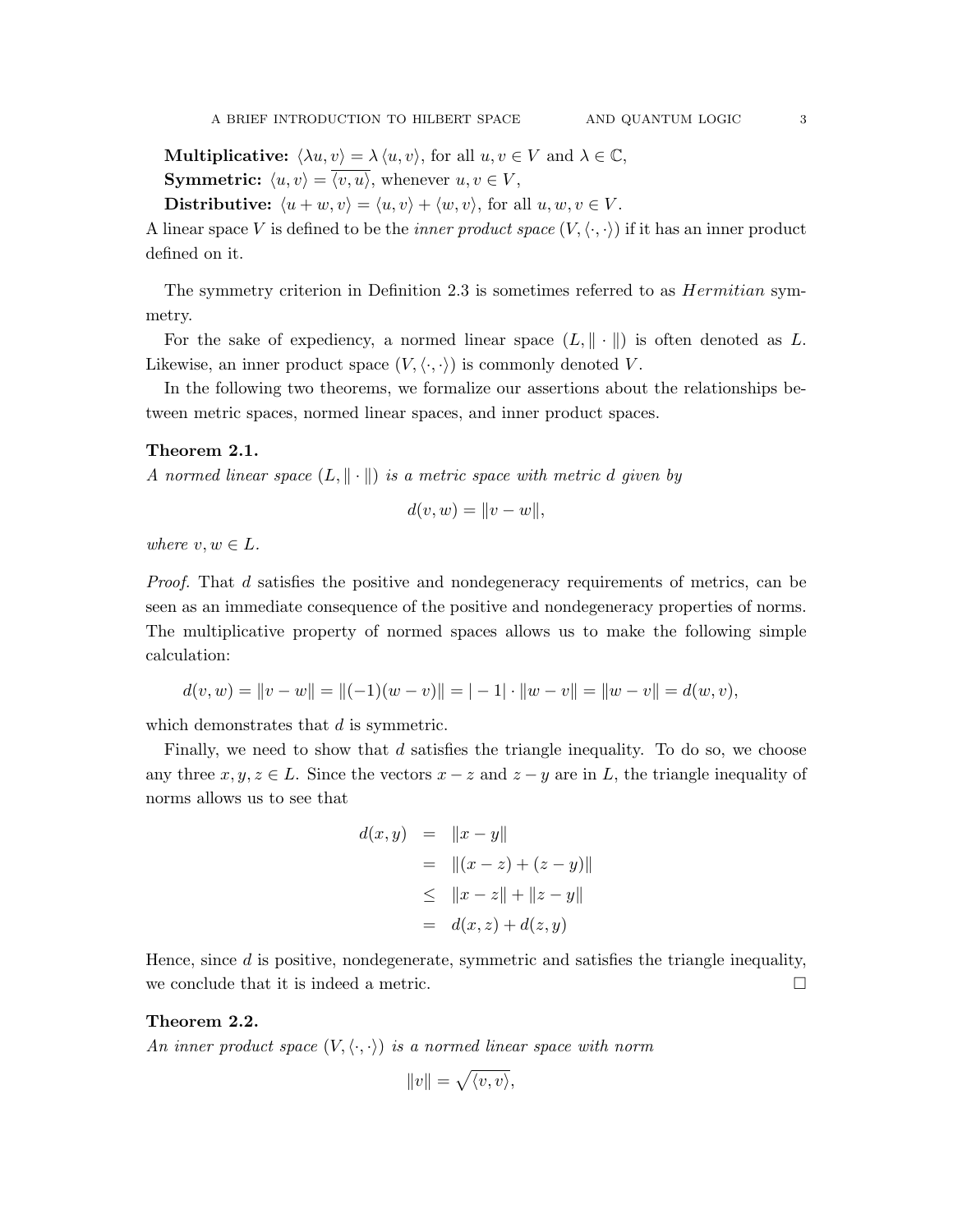for all  $v \in V$ .

*Proof.* The positive and nondegenerate properties of inner products guarantees that  $\|\cdot\|$ also has these properties.

A simple consequence of *Hermitian* symmetry  $(\langle v, w \rangle = \langle \overline{w}, v \rangle)$  and the multiplicative property of inner products is the fact that  $\langle v, \lambda w \rangle = \overline{\lambda} \langle v, w \rangle$  whenever  $v, w \in V$  and  $\lambda \in \mathbb{C}$ . Using this equality, we see that

$$
\|\lambda v\| = \sqrt{\langle \lambda v, \lambda v \rangle} = \sqrt{\lambda \overline{\lambda}} \sqrt{\langle v, v \rangle} = |\lambda| \cdot \|v\|.
$$

To show that  $\|\cdot\|$  satisfies the triangle inequality criterion of norms, we utilize the Cauchy-Schwartz inequality, which states that if  $v, w \in V$ , then  $|\langle v, w \rangle| \leq \sqrt{\langle v, v \rangle} \sqrt{\langle w, w \rangle}$ . Since both Karen Saxe [9] and Carol Schumacher [10] provide elegant proofs of the Cauchy-Schwarz inequality, we will use the Cauchy-Schwarz inequality without providing a proof in this paper.

Using the distributive property of inner products, we see that for  $v, w \in V$ ,

$$
||v+w||^2 = \langle v, v \rangle + \langle w, w \rangle + \langle v, w \rangle + \langle w, v \rangle.
$$

According to the Cauchy-Schwarz inequality then,

$$
||v+w||2 \le ||v||2 + ||w||2 + ||v|| ||w|| + ||w|| ||v||
$$
  
=  $(||v|| + ||w||)2$ .

So,  $||v + w|| \le ||v|| + ||w||$ . We conclude that  $|| \cdot ||$  is a norm on V.

Before we delve too far into our exploration of inner product spaces and normed linear spaces, it is useful to pause to examine a couple of interesting examples.

Example 2.1. In this first example we explore the set of all real, bounded sequences, often termed  $\ell^{\infty}$ , and show that  $\ell^{\infty}$  is a normed linear space with norm

$$
||(x_n)||_{\infty} = \sup\{|x_n| : n \in \mathbb{N}\}.
$$

Since the absolute value function maps from  $\mathbb R$  to  $\mathbb R_+ \cup \{0\}$  (the set of all non-negative real numbers), the function  $\|\cdot\|_{\infty}$  is always positive. Further, if  $\|(x_n)\|_{\infty}=0$  for some  $(x_n) \in \ell^{\infty}$ , then each term in  $(x_n)$  must equal zero, as the least upper bound of the set  $\{|x_n| : n \in N\}$  is zero. Similarly, if a sequence  $(x_n) \in \ell^{\infty}$  is the zero sequence, then, by definition, the supremum of the set  $\{x_n\}$  must equal zero, which implies that  $\|\cdot\|_{\infty}$  is also non-degenerate.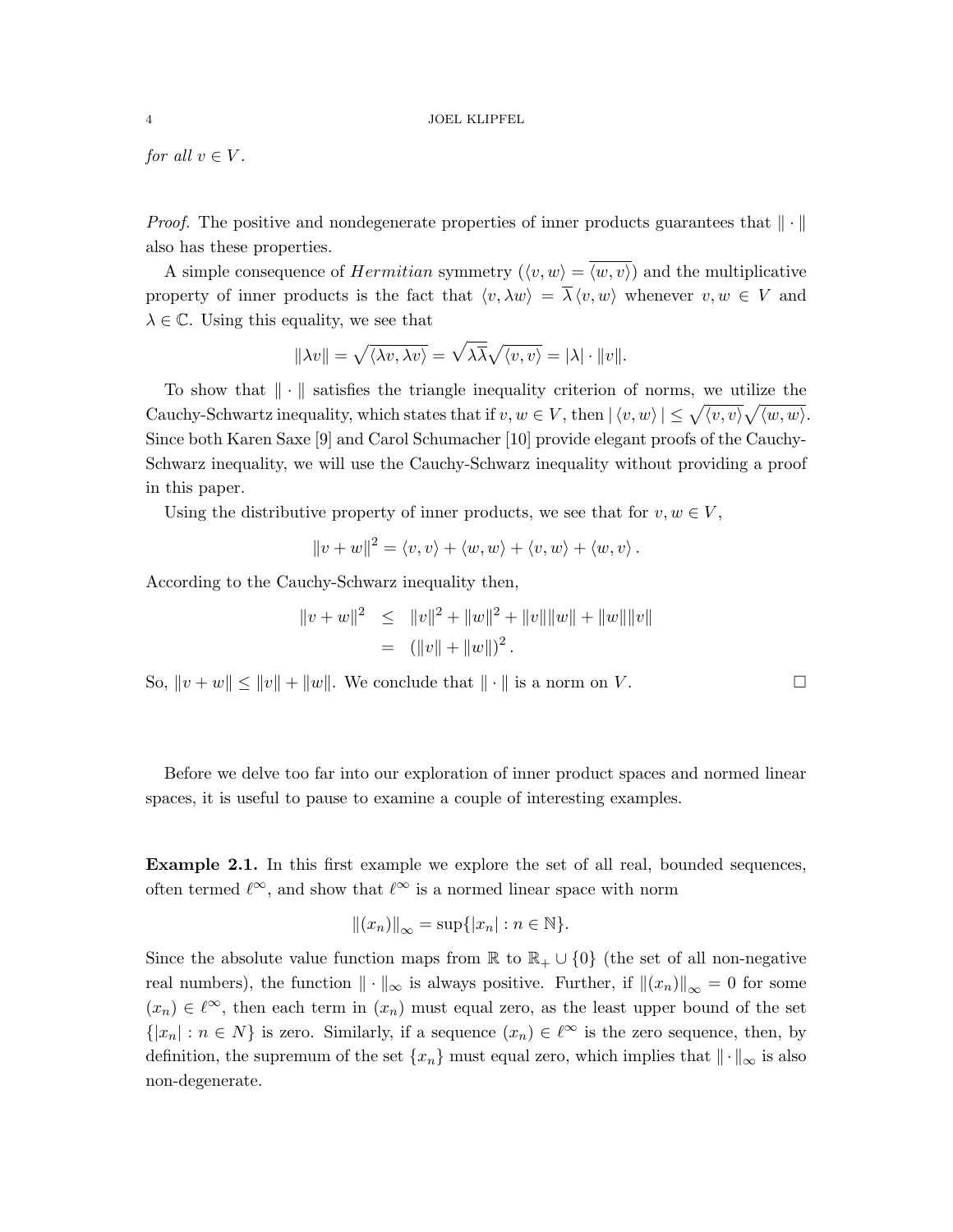The basic properties of the supremum and absolute value allow us to further see that for sequences  $(x_n), (y_n) \in \ell^{\infty}$  and any complex number  $\lambda$ ,

$$
\begin{aligned} ||(\lambda x_n)||_{\infty} &= \sup\{ |\lambda x_n| : n \in \mathbb{N} \} \\ &= \sup\{ |\lambda| |x_n| : n \in \mathbb{N} \} \\ &= |\lambda| \sup\{ |x_n| : n \in \mathbb{N} \} \\ &= |\lambda| ||(x_n)||_{\infty}, \end{aligned}
$$

and

$$
||(x_n + y_n)||_{\infty} = \sup\{|x_n + y_n| : n \in \mathbb{N}\}\
$$
  
\n
$$
\leq \sup\{|x_n| + |y_n| : n \in \mathbb{N}\}\
$$
  
\n
$$
\leq \sup\{|x_n| : n \in \mathbb{N}\} + \sup\{|y_m| : m \in \mathbb{N}\}\
$$
  
\n
$$
= ||(x_n)|| + ||(x_n)||.
$$

Since  $\|(x_n)\|_{\infty}$ , satisfies all criteria for a norm,  $\ell^{\infty}$  is a normed linear space.

Example 2.2. Another important example of a normed linear space is the collection of all continuous functions on a closed interval [a, b], denoted  $\mathcal{C}[a, b]$ , with the supremum norm

$$
||f||_{\infty} = \sup\{|f(x)| : x \in [a, b]\}.
$$

An analogous argument to the one given above for  $\ell^{\infty}$  demonstrates that  $\mathcal{C}[a, b]$  with norm  $||f||_{\infty}$  is indeed a normed linear space.

# 3. INTRODUCTION TO THE  $\ell^p$  SPACES

A natural question to ask at this point is: "Are the definitions of of metric space, normed linear space, and inner product space equivalent?" That is, now that we have shown

inner product space 
$$
\Rightarrow
$$
 normed linear space  $\Rightarrow$  metric space,

can we reverse the direction of these implications? In short, no, we cannot do so. Consider, for example, the set  $T = \mathbb{R}/\{0\}$ . While this set is certainly a metric space with metric  $d(j, k) = |j - k|$ , for  $j, k \in T$ , it lacks an additive unity (i.e.  $0 \notin T$ ), and therefore is not even a linear space, let alone a normed linear space or an inner product space. That said, we still need to address the question: does normed linear space imply inner product space? Again, the answer is a very definitive no. In order to verify this claim, we will study the historically significant set of  $l^p$  spaces (pronounced "little ell pea") in Section 4. However, our study of the  $\ell^p$  spaces requires the use of the Parallelogram Law, to which we now turn our attention.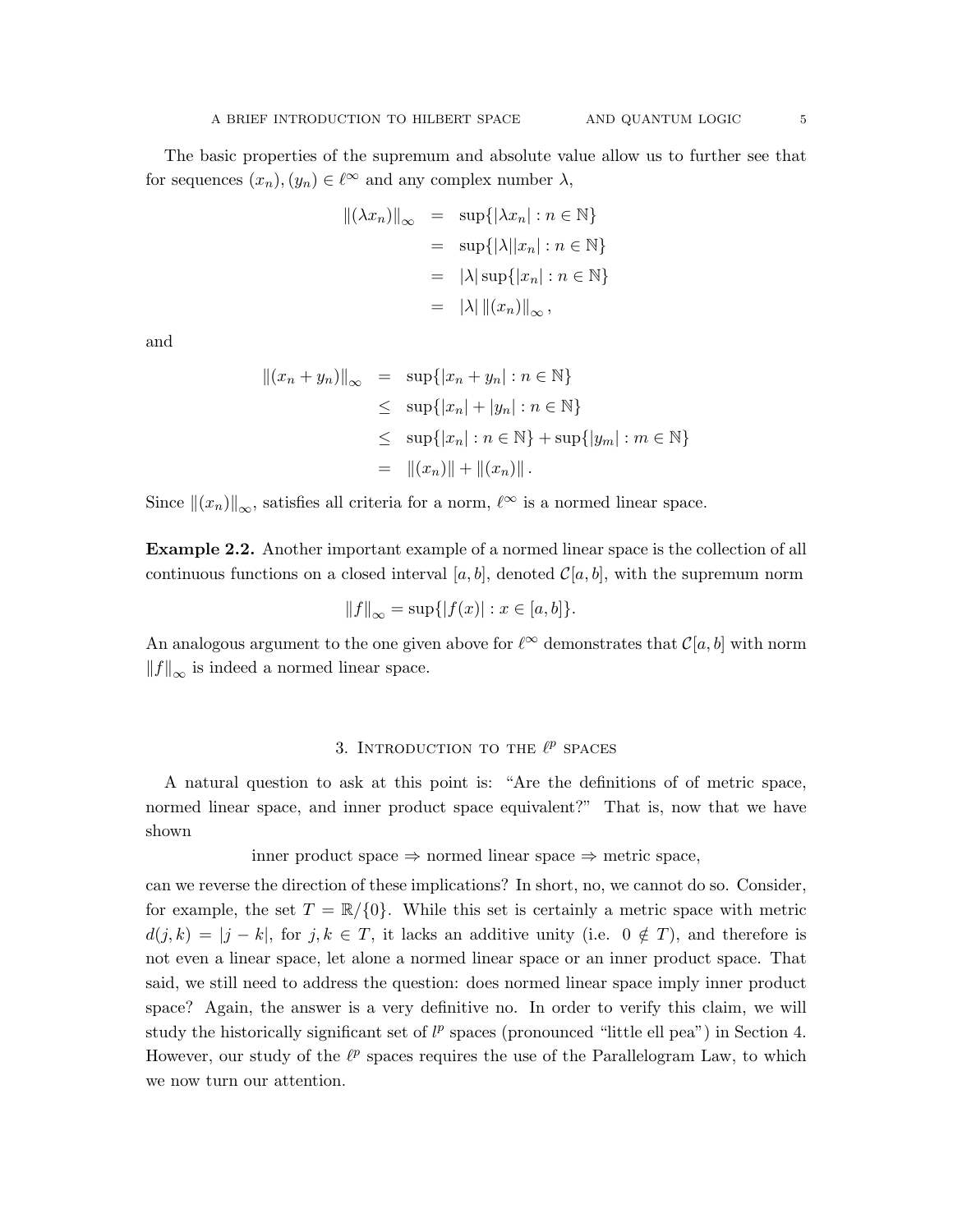3.1. Parallelogram Law. The proof of the Parallelogram Law for complex normed linear spaces proceeds in nearly an identical fashion as in the real case−only messier. For this reason, we omit the more general proof of the Parallelogram Law for complex normed linear spaces and instead provide the more instructive proof of the Parallelogram Law for real linear vector spaces.

# Lemma 3.1.

Let L be a normed linear space. The norm  $\|\cdot\| : L \to \mathbb{R}$  is continuous.

Proof. Let  $\varepsilon > 0$  and choose  $\delta = \varepsilon$ . Now pick a point a of L and any  $x \in L$  such that  $d(x, a) = ||x - a||$ . The reverse triangle inequality implies that

$$
d(||x||, ||a||) = ||x|| - ||a||| \le ||x - a|| < \varepsilon.
$$

Thus  $\|\cdot\|$  is continuous on L.

### Theorem 3.1 (Parallelogram Law).

A normed linear space L is an inner product space if and only if its associated norm ( $\|\cdot\|$ ) satisfies the parallelogram equality

$$
||u + v||2 + ||u - v||2 = 2||u||2 + 2||v||2,
$$

for every  $u, v \in L$ .

*Proof.* Suppose L is an inner product space with associated norm  $||w|| = \sqrt{\langle w, w \rangle}$ , for all  $w \in L$ . If  $u, v \in L$ , then

$$
||u + v||2 + ||u - v||2 = \langle u + v, u + v \rangle + \langle u - v, u - v \rangle
$$
  
= \langle u, u \rangle + \langle u, v \rangle + \langle v, u \rangle + \langle v, v \rangle  
+ \langle u, u \rangle + \langle u, -v \rangle + \langle -v, u \rangle + \langle -v, -v \rangle  
= 2 \langle u, u \rangle + 2 \langle v, v \rangle + (\langle u, v \rangle - \langle u, v \rangle)  
+ (\langle v, u \rangle - \langle v, u \rangle)  
= 2 ||u||<sup>2</sup> + 2 ||v||<sup>2</sup>.

Thus  $\|\cdot\|$  satisfies the parallelogram equality.

Now suppose that  $L$  is a normed space whose norm satisfies the parallelogram equality. Define a function  $\langle \cdot, \cdot \rangle : L \times L \to \mathbb{R}$  by

$$
\langle u, v \rangle = \frac{1}{4} (||u + v||^{2} - ||u - v||^{2}),
$$

for all  $u, v \in L$ . We wish to show that  $\langle \cdot, \cdot \rangle$  is an inner product. We begin by observing that  $\langle u, u \rangle = \frac{1}{4}$  $\frac{1}{4} \left( \|2u\|^2 - \|0\|^2 \right)$ , for all  $u \in L$ . So  $\langle \cdot, \cdot \rangle$  is non-negative and non-degenerate. Further, since

$$
\langle u, v \rangle = \frac{1}{4} (||u + v||^2 - ||u - v||^2) = \frac{1}{4} (||v + u||^2 - ||v - u||^2) = \langle v, u \rangle,
$$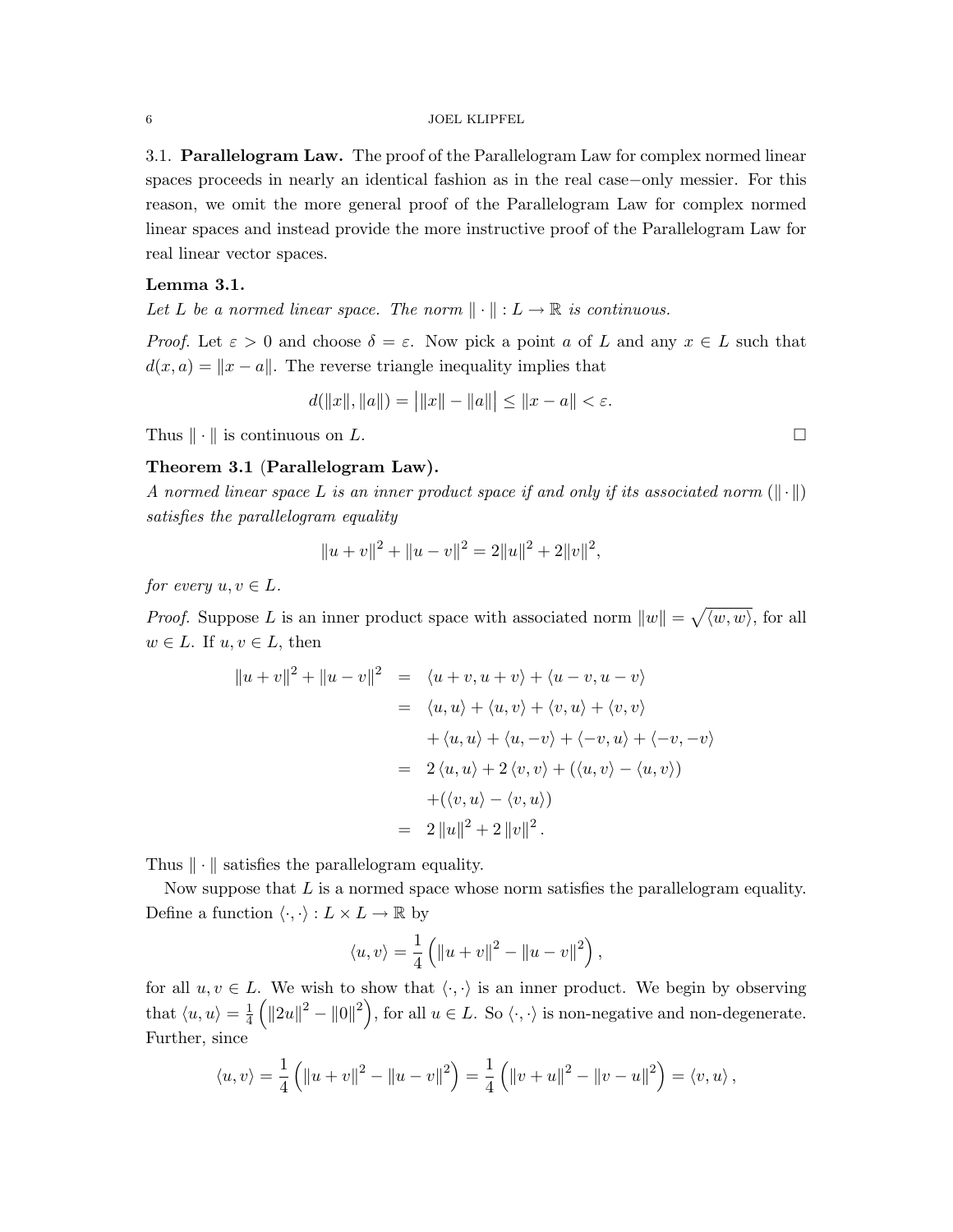the function  $\langle \cdot, \cdot \rangle$  is also symmetric.

To see that  $\langle \cdot, \cdot \rangle$  satisfies the multiplicative property, notice that for any  $u, v, w \in L$ , the parallelogram equality implies

$$
2\|v+u\|^2 + 2\|w\|^2 = \|(v+u)+w\|^2 + \|(v+u)-w\|^2,
$$
\n(1)

and

$$
2\|v-u\|^2 + 2\|w\|^2 = \|(v-u) + w\|^2 + \|(v-u) - w\|^2.
$$
 (2)

By subtracting equation  $(2)$  from equation  $(1)$ , we see that

$$
2\left(\|v+u\|^2 - \|v-u\|^2\right) = \| (v+w) + u \|^2 - \| (v+w) - u \|^2
$$

$$
+ \| (v-w) + u \|^2 - \| (v-w) - u \|^2,
$$

which can be rewritten as

$$
2 \langle v, u \rangle = \langle v + w, u \rangle + \langle v - w, u \rangle. \tag{3}
$$

If  $w = v$ , then  $2 \langle v, u \rangle = \langle 2v, u \rangle$ , as

$$
\langle 0, v \rangle = \langle u \cdot 0, v, \, \rangle \frac{1}{4} (||0 + v|| - ||0 - v||) = 0.
$$

We now use induction to demonstrate that the multiplicative property holds for all positive integers. Suppose there exists some integer n so that if  $n > 2$ , then for every i, where  $1 \leq i \leq n$ , the equality  $i\langle v, u \rangle = \langle iv, u \rangle$  holds. So, by an immediate consequence of Equation (3),

$$
\langle (n+1)v, u \rangle = \langle nv + v, u \rangle
$$
  
= 2 \langle nv, u \rangle - \langle nv - v, u \rangle  
= 2n \langle v, u \rangle - (n-1) \langle v, u \rangle  
= (n+1) \langle v, u \rangle.

Hence  $\langle \cdot, \cdot \rangle$  satisfies the multiplicative criteria for all positive integers. Since

$$
\langle -u, v \rangle = \frac{1}{4} (||-u + v|| - ||-u - v||)
$$
  
=  $\frac{1}{4} (||u - v|| - ||u + v||)$   
=  $-1 \cdot \langle u, v \rangle$ ,

the function  $\langle \cdot, \cdot \rangle$  satisfies the multiplicative property for all integers.

Suppose that  $r$  is any rational number. Then there exist integers  $n$  and  $m$  such that  $r = \frac{m}{n}$  $\frac{m}{n}$ . Since  $n\frac{m}{n} = m$ , then  $n\frac{m}{n}$  $\frac{m}{n} \langle u, v \rangle = \langle n \frac{m}{n} \rangle$  $\frac{m}{n}u, v\big\rangle = n\big\langle \frac{m}{n} \big\rangle$  $\frac{m}{n}u, v\rangle$ , which implies that  $\overline{m}$  $\frac{m}{n} \langle u, v \rangle = \langle \frac{m}{n} \rangle$  $\frac{m}{n}u, v\rangle$ , or, equivalently,  $r \langle u, v \rangle = \langle ru, v \rangle$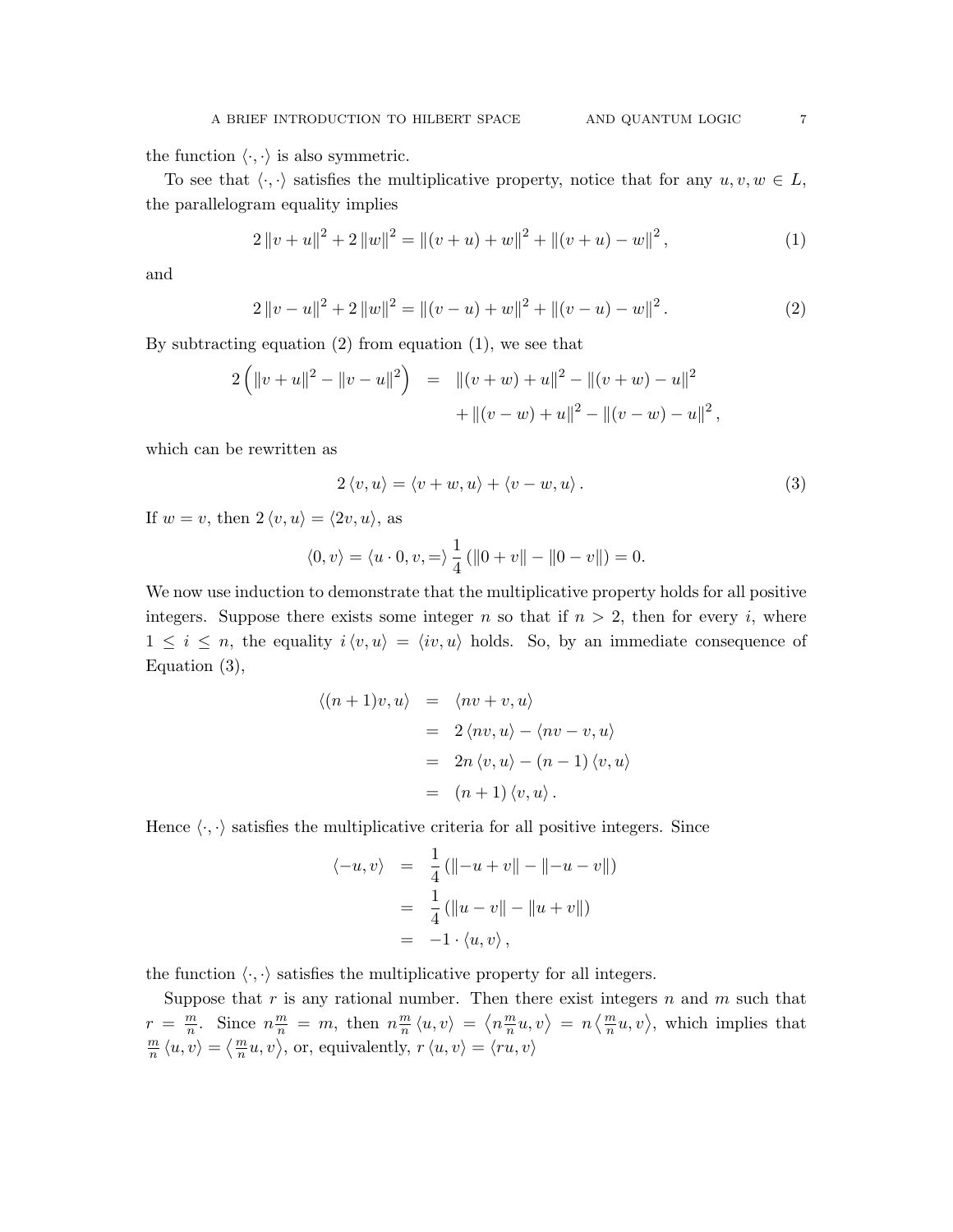Since  $\mathbb Q$  is dense in  $\mathbb R$ , for any x in  $\mathbb R$ , we can find a sequence  $(r_n)$  of rational numbers that converges to x. Let  $\varepsilon > 0$  and choose  $N \in \mathbb{N}$  so that  $|x_n - x| < \frac{\varepsilon}{|\langle u, v \rangle| + 1}$  for all  $n > N$ . So, since the co-domain of  $\langle \cdot, \cdot \rangle$  is R (as the co-domain of any norm is R), we see that for any  $u, v \in L$ ,

$$
d(\langle x_n u, v \rangle, x \langle u, v \rangle) = |\langle x_n u, v \rangle - x \langle u, v \rangle|
$$
  
=  $|x_n \langle u, v \rangle - x \langle u, v \rangle|$   
=  $\langle u, v \rangle |x_n - x|$   
<  $\varepsilon$ .

Lemma 3.1 implies that  $\lim_{n\to\infty} \langle x_nu, v \rangle = \langle xu, v \rangle$ . Therefore, by the uniqueness of limits, we conclude that  $\langle xu, v \rangle = x \langle u, v \rangle$ .

The final step in this proof is showing that  $\langle \cdot, \cdot \rangle$  also satisfies the distributive property. Choose any three members  $u, v, w$  of L, and pick  $x, y \in L$  given by

$$
x = \frac{u+w}{2} \quad \text{and} \quad y = \frac{u-w}{2}.
$$

Recall that Equation (3) implies  $\langle 2x, v \rangle = \langle x + y, v \rangle + \langle x - y, v \rangle$ . So,

$$
\langle u+w,v \rangle = \langle 2x, v \rangle
$$
  
=  $\langle x+y, v \rangle + \langle x-y, v \rangle$   
=  $\langle u, v \rangle + \langle w, v \rangle$ .

Given  $\langle \cdot, \cdot \rangle$  satisfies all five criteria of an inner product space, we conclude that L is an inner product space.

On page 248 of his book Introduction to Topology and Modern Analysis, George Simmons proves the Parallelogram Law for a complex normed linear space  $L$  by using the inner product  $\langle u, v \rangle = \frac{1}{4}$  $\frac{1}{4} (||u + v||^2 - ||u - v||^2 + i ||u + v||^2 - i ||u - v||^2)$  [11]. Hence, for the remainder of this paper, we assume that the Parallelogram Law is valid for complex linear normed vector spaces.

3.2. Introduction to the  $\ell^p$  spaces. The  $\ell^p$  spaces are a class of normed linear spaces that seem to hold a special place in the hearts of many functional analysts. For each  $p \in \mathbb{R}$ , where  $p > 1$ ,  $\ell^p$  is the set of all sequences  $(x_n)$  such that the series

$$
\sum_{n=1}^{\infty} |x_n|^p
$$

is convergent. The standard norm  $\|\cdot\|_p$  for  $\ell^p$  is given by

$$
||(x_n)||_p = \left(\sum_{n=1}^{\infty} |x_n|^p\right)^{\frac{1}{p}},
$$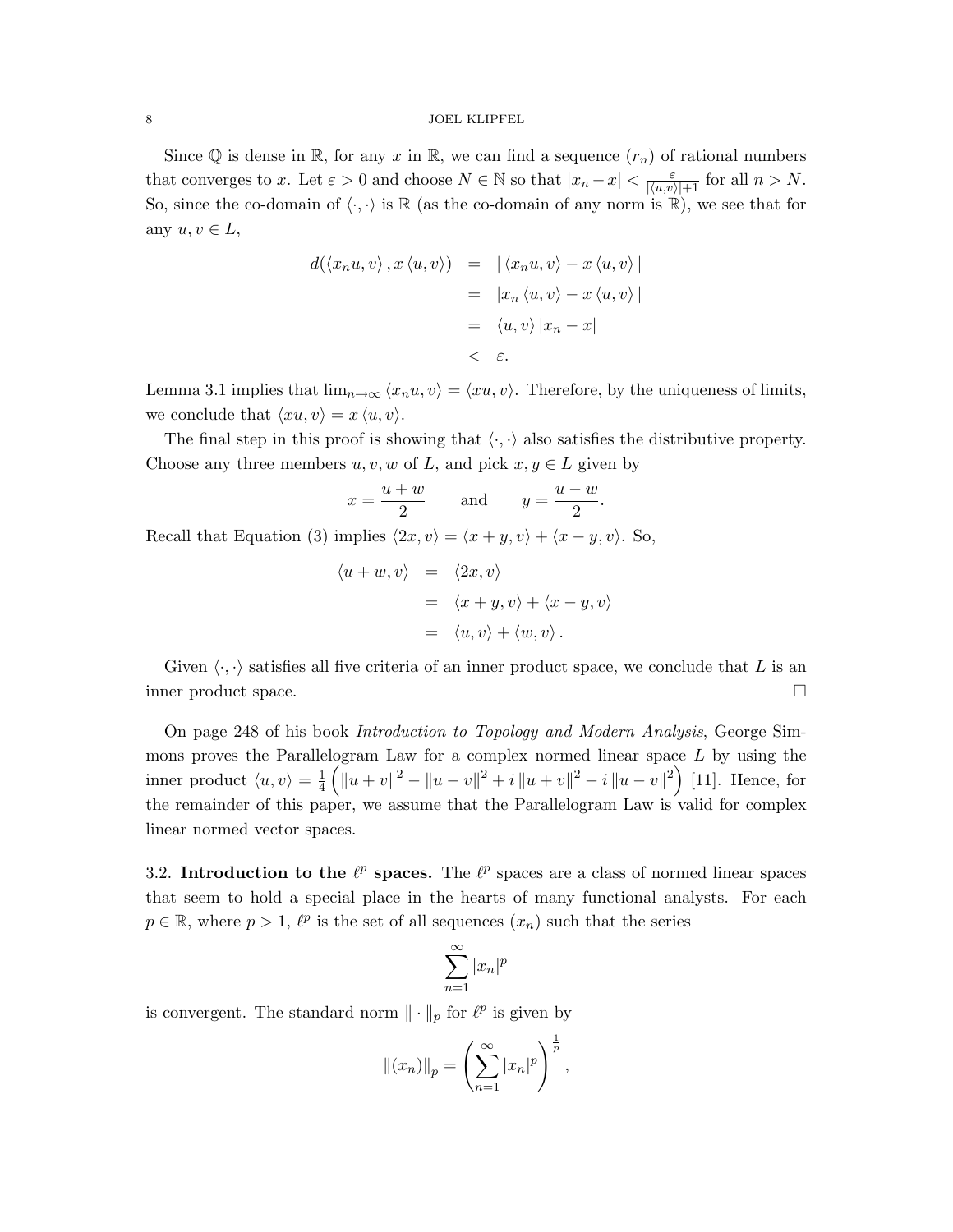for each  $(x_n) \in \ell^p$  [9]. We begin our exploration of the  $\ell^p$  spaces by first considering two specific examples, namely the  $\ell^1$  and  $\ell^2$  spaces.

**Example 3.1.** In this example, we show that the linear space  $\ell^1$  is a normed linear space but not an inner product space. We begin by showing that  $\ell^1$  is a normed linear space. The properties of the absolute value function and summations ensure us that  $\|\cdot\|_1$  is both nonnegative and nondegenerate. To see that  $\|\cdot\|_1$  is multiplicative, notice that for any  $\lambda \in \mathbb{C}$  and  $(x_n) \in \ell^1$ ,

$$
\|(\lambda x_n)\|_1 = \sum_{n=1}^{\infty} |\lambda x_n| = \sum_{n=1}^{\infty} |\lambda| |x_n| = |\lambda| \sum_{n=1}^{\infty} |x_n| = |\lambda| |x_n|
$$

Finally, the triangle inequality of the absolute value function allows us to make the calculation

$$
\left\|(x_n+y_n)\right\|_1 = \sum_{n=1}^{\infty} |x_n+y_n| \le \sum_{n=1}^{\infty} |x_n| + \sum_{n=1}^{\infty} |y_n| = \left\|(x_n)\right\|_1 + \left\|(y_n)\right\|_1,
$$

for any  $(x_n), (y_n) \in \ell^1$ . Hence,  $\|\cdot\|_1$  also satisfies the triangle inequality. Since  $\|\cdot\|_1$  satisfies all four criteria of a norm,  $\ell^1$  is a normed linear space.

To see that  $\ell^1$  is not an inner product space, we will examine the counterexample of  $(x_n) = \left(\frac{1}{2^{n-1}}\right)$  and  $(y_n) = \left(\frac{2}{3^{n-1}}\right)$ . Since both  $(x_n)$  and  $(y_n)$  are geometric, a simple set of calculations shows that  $||(x_n)||_1 = 2$ ,  $||(y_n)||_1 = 3$ ,  $||(x_n - y_n)||_1 = \frac{4}{3}$  $\frac{4}{3}$ , and  $||(x_n + y_n)||_1 = 5$ . Further arithmetic calculations lead to the conclusion that  $2 ||(x_n)||_1^2 + 2 ||(y_n)||_1^2 = 22$ , but  $||(x_n + y_n)||_1^2 + ||(x_n - y_n)||_1^2 = \frac{239}{9}$  $\frac{39}{9}$ , in violation of the parallelogram equality. We thus y conclude that  $\ell^1$  is not an inner product space.

We now have verification that an inner product space is a special case of normed space and that the term "inner product space" is not simply an synonym for "normed space."

**Example 3.2.** Here we show that the linear space  $\ell^2$  is an inner product space as well as a normed linear space. Since  $\ell^2$  is an  $\ell^p$  space, we assume that  $\ell^2$  is a normed space and then use the parallelogram equality to show that  $\ell^2$  is an inner product space as well.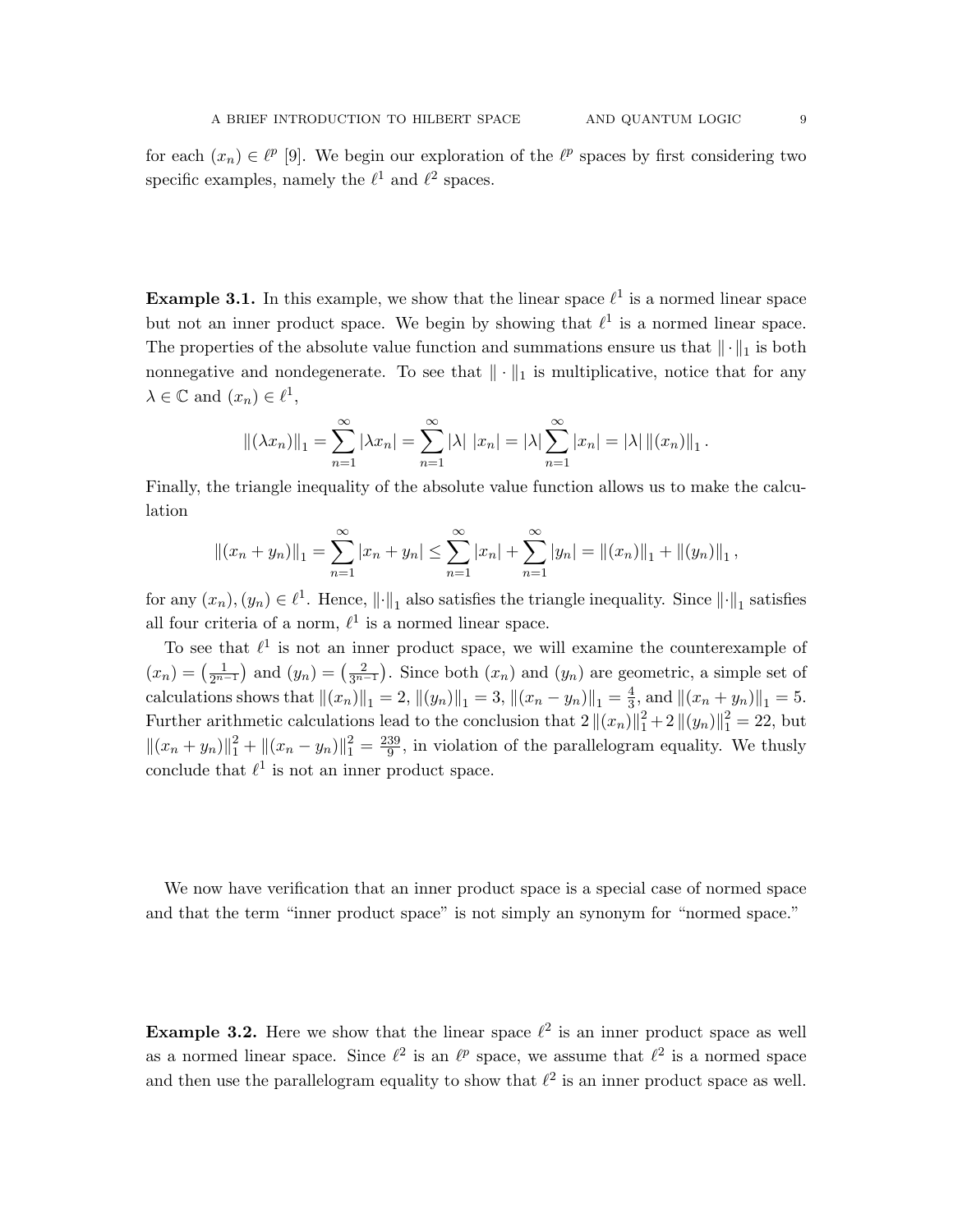Suppose  $(a_n), (b_n) \in \ell^2$ . Then

$$
\begin{split}\n\|(a_n + b_n)\|_2^2 + \|(a_n - b_n)\|_2^2 &= \sum_{n=1}^{\infty} |a_n + b_n|^2 + \sum_{n=1}^{\infty} |a_n - b_n|^2 \\
&= \sum_{n=1}^{\infty} (|a_n + b_n|^2 + |a_n - b_n|^2) \\
&= \sum_{n=1}^{\infty} (a_n^2 + 2a_n b_n + b_n^2 + a_n^2 - 2a_n b_n + b_n^2) \\
&= \sum_{n=1}^{\infty} (2a_n^2 + 2b_n^2) \\
&= 2 \sum_{n=1}^{\infty} |a_n|^2 + 2 \sum_{n=1}^{\infty} |b_n|^2 \\
&= 2 \|(a_n)\|_2^2 + 2 \|[b_n]\|_2^2.\n\end{split}
$$

Since  $\|\cdot\|_2$  satisfies the Parallelogram Law,  $\ell^2$  is an inner product space.

At this point, it is worth pausing to note the significance of the  $\ell^2$  space. As we demonstrate in the next section  $\ell^2$  is the only one of the  $\ell^p$  spaces that happens to be an inner product space. Moreover, as Karen Saxe notes in her textbook Beginning Functional Analysis, this "space" of sequence played an important role in the naming of Hilbert space. The notion of the  $\ell^p$  space comes from none other than David Hilbert, and Hilbert was known to discuss the  $\ell^p$  spaces during some of his lectures. Owing to the  $\ell^2$  space's uniqueness from its peers, Hilbert's students often referred to it as Hilbert's space, from which we have the term Hilbert space [9].

# 4. PROPERTIES OF THE  $\ell^p$  Spaces

4.1. Minkowski's Inequality. In the previous section, we claimed that  $\ell^2$  is the only  $\ell^p$  space that is an inner product space. Since this is such an interesting property, we formalize this claim by turning it into a theorem in Subsection 4.2. Before doing so, however, we examine one property that is common to all  $\ell^p$  spaces: they are all normed linear spaces. The proof of this claim relies on Minkowski's Inequality. The method we use to prove Minkowski's Inequality involves concave functions, and is based on Lemma 4.1. The reader may recall that:

#### Definition 4.1 (Concave Function).

A function  $g : \mathbb{R}_+ \to \mathbb{R}$  is said to be *concave* if it satisfies the inequality

$$
\lambda g(x) + (1 - \lambda)g(y) \le g(\lambda x + (1 - \lambda)y),
$$

for all  $x, y \in \mathbb{R}_+$  and all  $\lambda$  that satisfy  $0 \leq \lambda \leq 1$ .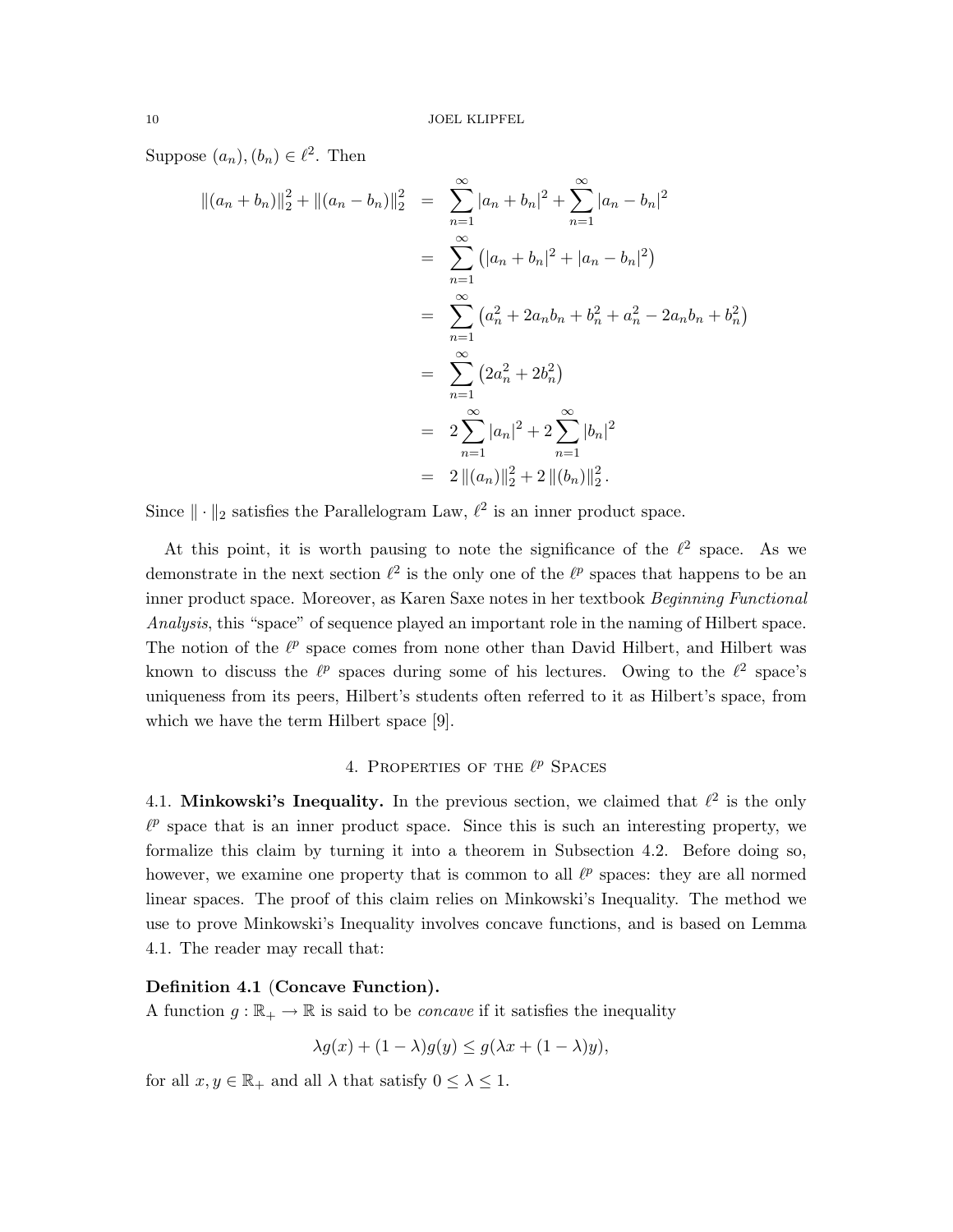The following figure demonstrates a geometric interpretation of a concave function.



FIGURE 1. A geometric interpretation of a concave function. The curve represents  $\lambda g(x)+(1-\lambda)g(y)$  and the line segment represents  $g(\lambda x+(1-\lambda)y)$ .

# Lemma 4.1.

Let  $g : \mathbb{R}_+ \to \mathbb{R}$  be a concave function and define a function  $f : \mathbb{R}_+^2 \to \mathbb{R}$  by

$$
f(x,y) = y \ g(x/y).
$$

Then the inequality

$$
\sum_{i=1}^{n} f(x_i, y_i) \le f\left(\sum_{i=1}^{n} x_i, \sum_{i=1}^{n} y_i\right)
$$

is valid for all positive real numbers  $x_1, \ldots, x_n$  and  $y_1, \ldots, y_n$ .

*Proof.* We proceed by induction. Let  $\lambda = y_1/(y_1 + y_2)$ . Then the base case is as follows:

$$
f(x_1, y_1) + f(x_2, y_2) = y_1 g(x_1/y_1) + y_2 g(x_2/y_2)
$$
  
=  $(y_1 + y_2) \left( \frac{y_1}{y_1 + y_2} g(x_1/y_1) + \frac{y_2}{y_1 + y_2} g(x_2/y_2) \right)$   
 $\leq (y_1 + y_2) g((x_1 + x_2)/(y_1 + y_2))$   
=  $f(x_1 + x_2, y_1 + y_2),$ 

as  $1 - \lambda = \frac{y_2}{y_1 + \lambda}$  $\frac{y_2}{y_1+y_2}$ . Suppose that the inequality

$$
\sum_{i=1}^{k} f(x_i, y_i) \le f\left(\sum_{i=1}^{k} x_i, \sum_{i=1}^{k} y_i\right)
$$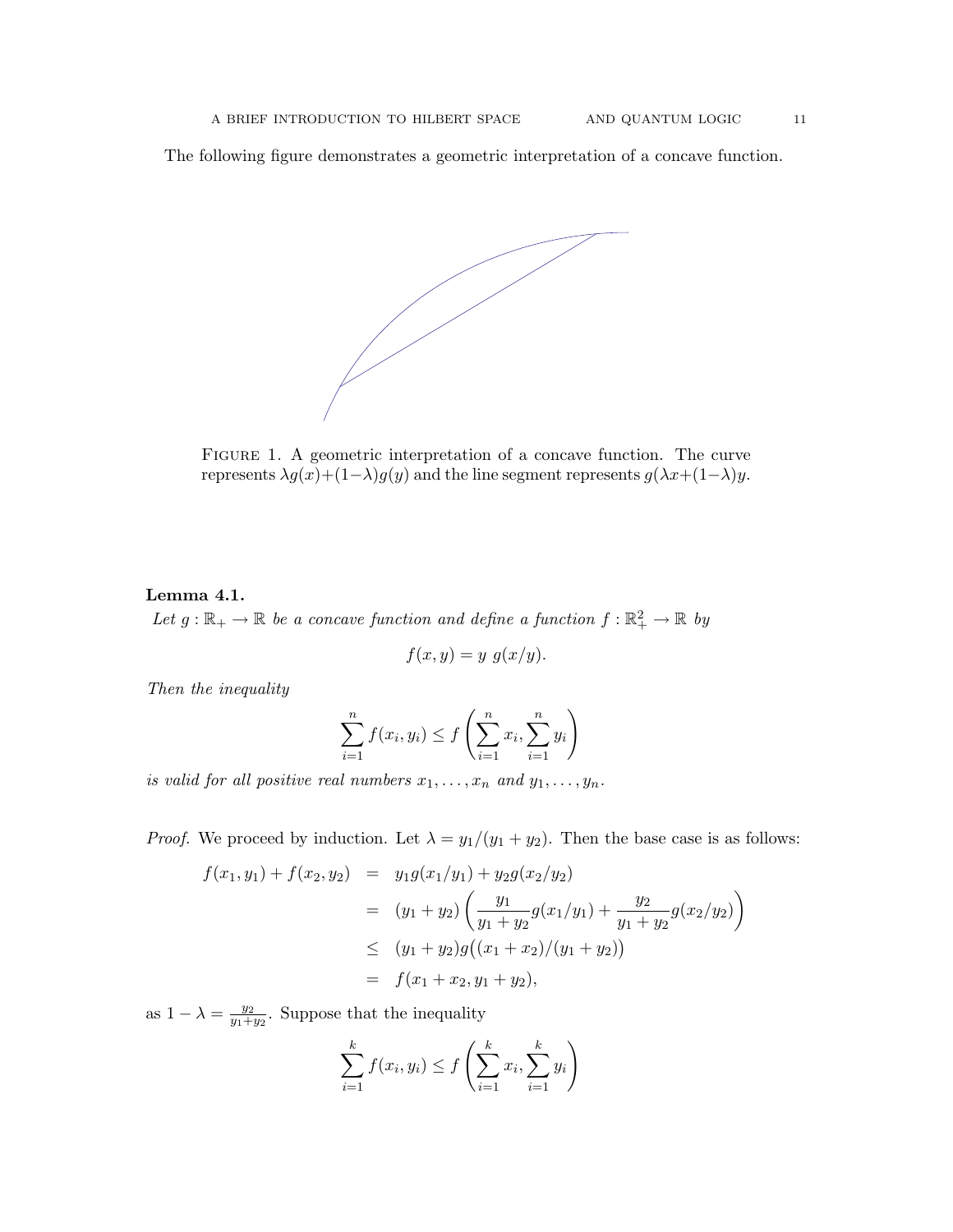holds for all positive integers  $k$  strictly less than some positive integer  $n$ . Then

$$
\sum_{i=1}^{n} f(x_i, y_i) = \sum_{i=1}^{n-1} f(x_i, y_i) + f(x_n, y_n)
$$
\n
$$
\leq f\left(\sum_{i=1}^{n-1} x_i, \sum_{i=1}^{n-1} y_i\right) + f(x_n, y_n)
$$
\n
$$
\leq f\left(x_n + \sum_{i=1}^{n-1} x_i, y_n + \sum_{i=1}^{n-1} y_i\right)
$$
\n
$$
= f\left(\sum_{i=1}^{n} x_i, \sum_{i=1}^{n} y_i\right),
$$

precisely as we wished.  $\square$ 

We are now ready to tackle Minkowski's Inequality:

# Theorem 4.1 (Minkowski's Inequality).

Let  $(x_i)$ ,  $(y_i)$  be points in  $\ell^p$ , where  $p > 1$ . Then the following inequality holds:

$$
\left(\sum_{i=1}^{\infty} |x_i + y_i|^p\right)^{\frac{1}{p}} \leq \left(\sum_{i=1}^{\infty} |x_i|^p\right)^{\frac{1}{p}} + \left(\sum_{i=1}^{\infty} |y_i|^p\right)^{\frac{1}{p}}.
$$

Proof. We break this proof into three cases:

- (1)  $(x_i)$  and  $(y_i)$  contain only positive terms,
- $(2)$   $(x_i)$  and  $(y_i)$  contain no zero terms, and
- (3)  $(x_i)$  and  $(y_i)$  contain positive, negative, and zero terms.

Suppose sequences  $(x_i)$  and  $(y_i)$  contain only strictly positive terms. Define new sequences  $(s_i)$  and  $(t_i)$  by  $s_i = x_i^p$  $i$ <sup>p</sup> and  $t_i = y_i^p$  $i \atop i$  for all  $i \in \mathbb{N}$ . Consider the function  $g(s) = (1 + s^{1/p})^p$ . Since  $g''(s) < 0$ , we know that g is concave.<sup>2</sup> Now define a new function  $f: \mathbb{R}^2_+ \to \mathbb{R}$  by  $f(s,t) = y$   $g(s/t)$ . With some algebraic manipulation we see that  $f(s,t) = (s^{1/p} + t^{1/p})^p$ . So, if we apply Lemma 4.1, we then see that

$$
\sum_{i=1}^{n} \left( s_i^{1/p} + t_i^{1/p} \right)^p \le \left( \left( \sum_{i=i}^{n} s_i \right)^{\frac{1}{p}} + \left( \sum_{i=i}^{n} t_i \right)^{\frac{1}{p}} \right)^p.
$$
 (4)

By taking the  $p^{th}$  root of each side of the inequality (4) and substituting  $(x_i)$  and  $(y_i)$  into (4), we obtain the inequality

$$
\left(\sum_{i=1}^{n} (x_i + y_i)^p\right)^{\frac{1}{p}} \le \left(\sum_{i=i}^{n} x_i^p\right)^{\frac{1}{p}} + \left(\sum_{i=i}^{n} y_i^p\right)^{\frac{1}{p}}.
$$
\n(5)

<sup>2</sup>See http://en.wikipedia.org/wiki/Concave functions for more information [4].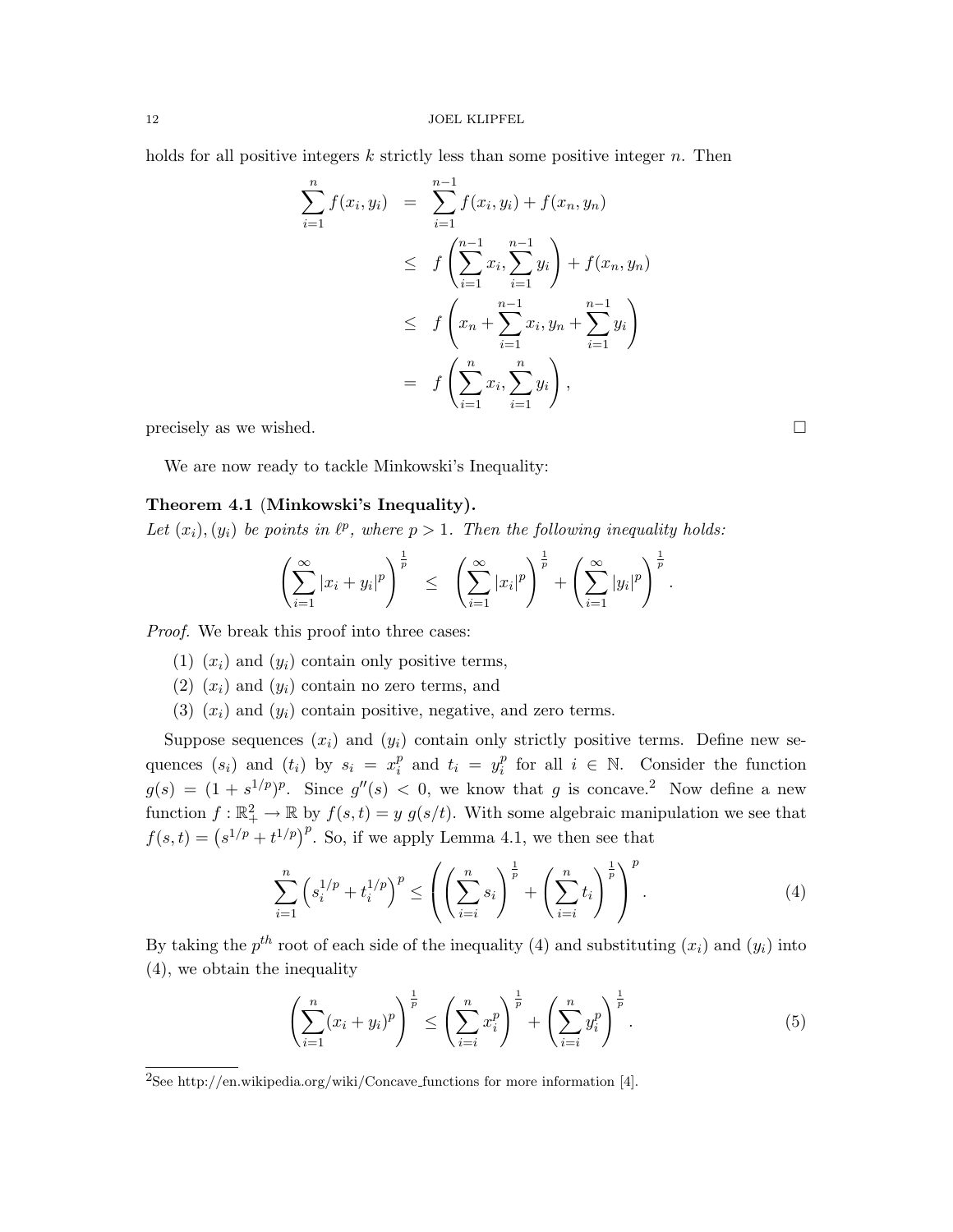Since  $(x_i)$  and  $(y_i)$  are strictly positive sequences and (5) is valid for all  $n \in \mathbb{N}$ , the inequality (5) is precisely the Minkowski inequality for this case:

$$
\left(\sum_{i=1}^{\infty} |x_i + y_i|^p\right)^{\frac{1}{p}} \le \left(\sum_{i=i}^{\infty} |x_i|^p\right)^{\frac{1}{p}} + \left(\sum_{i=i}^{\infty} |y_i|^p\right)^{\frac{1}{p}}.\tag{6}
$$

Now suppose that  $(x_i)$  and  $(y_i)$  contain no zero terms. The triangle inequality implies that for all  $i \in \mathbb{N}$ ,  $|x_i + y_i| \leq ||x_i| + |y_i||$ . This, in turn, implies that  $|x_i + y_i|^p \leq ||x_i| + |y_i||$ p . So

$$
\left(\sum_{i=1}^{\infty} |x_i + y_i|^p\right)^{\frac{1}{p}} \le \left(\sum_{i=1}^{\infty} ||x_i| + |y_i||^p\right)^{\frac{1}{p}}.
$$

Since

$$
\left(\sum_{i=1}^{\infty} ||x_i| + |y_i||^p\right)^{\frac{1}{p}} \le \left(\sum_{i=i}^{\infty} |x_i|^p\right)^{1/p} + \left(\sum_{i=1}^{\infty} |y_i|^p\right)^{1/p}
$$

by Inequality (6),

$$
\left(\sum_{i=1}^{\infty} |x_i + y_i|^p\right)^{\frac{1}{p}} \le \left(\sum_{i=1}^{\infty} |x_i|^p\right)^{\frac{1}{p}} + \left(\sum_{i=1}^{\infty} |y_i|^p\right)^{\frac{1}{p}}.
$$
 (7)

.

Finally, suppose that  $(x_i)$  and  $(y_i)$  contain zero terms. Then we will need to construct new sequences  $(x_{i,m})$  and  $(y_{i,m})$  as follows:

$$
x_{i,m} = \begin{cases} x_i & \text{if } x_i \neq 0 \\ \frac{1}{m} \cdot \frac{1}{i} & \text{if } x_i = 0 \end{cases}
$$

$$
y_{i,m} = \begin{cases} y_i & \text{if } y_i \neq 0 \\ \frac{1}{m} \cdot \frac{1}{i} & \text{if } y_i = 0 \end{cases}
$$

Notice that  $(x_{i,m}), (y_{i,m}) \in \ell^p$ , as  $\left(\frac{1}{i}\right)$  $(\frac{1}{i}) \in \ell^p$  for all  $p > 1$ . Now consider the sequences

$$
(\sigma_m) = \left( \left( \sum_{i=1}^{\infty} |x_{i,m} + y_{i,m}|^p \right)^{\frac{1}{p}} \right)
$$

and

$$
(\tau_m) = \left( \left( \sum_{i=1}^{\infty} |x_{i,m}|^p \right)^{\frac{1}{p}} + \left( \sum_{i=1}^{\infty} |y_{i,m}|^p \right)^{\frac{1}{p}} \right).
$$

Inequality (7) implies that  $\sigma_m \leq \tau_m$  for all  $m \in \mathbb{N}$ . Hence

$$
\lim_{m \to \infty} \sigma_m \le \lim_{m \to \infty} \tau_m.
$$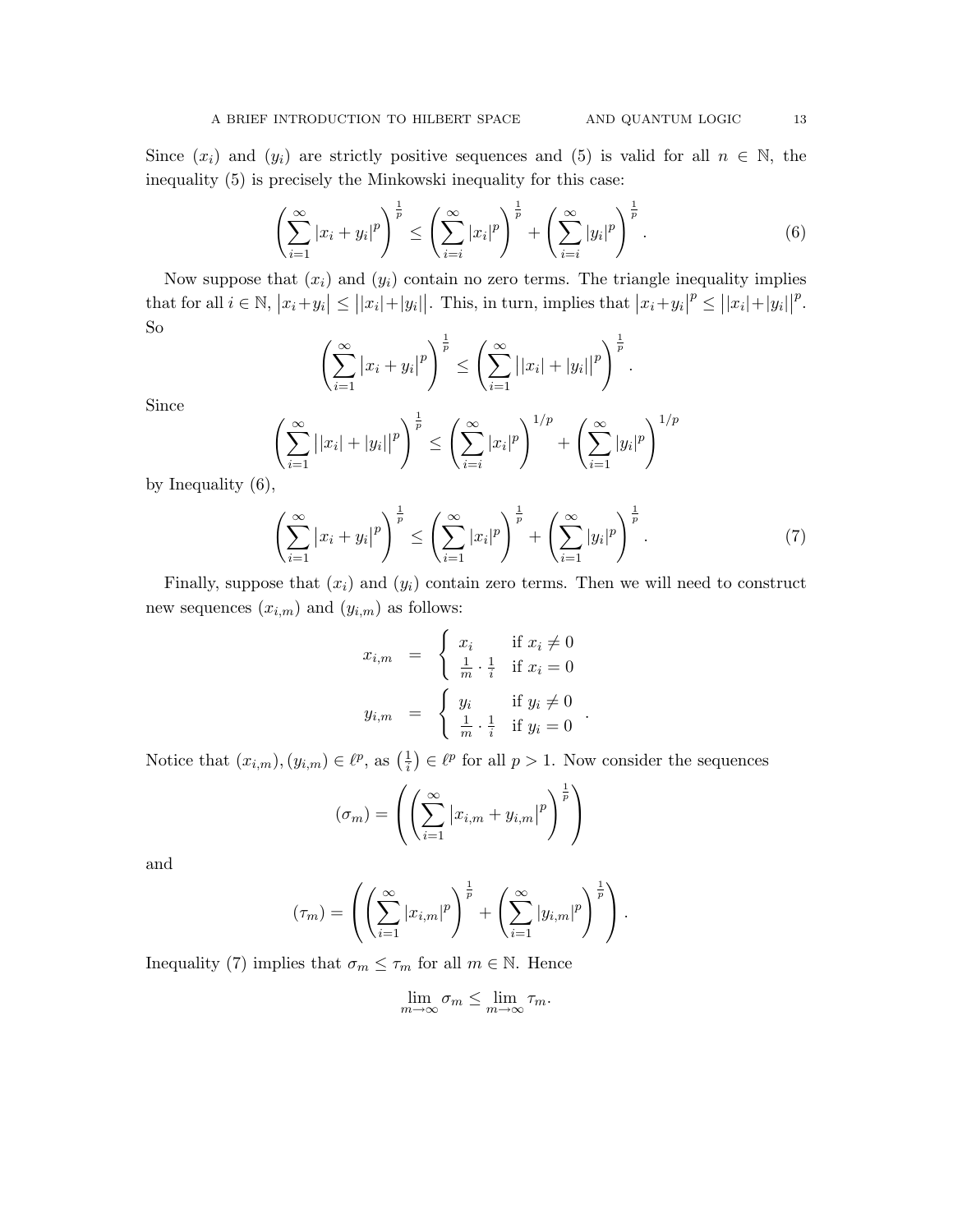Fortunately,

$$
\lim_{m \to \infty} \sigma_m = \left(\sum_{i=1}^{\infty} |x_i + y_i|^p\right)^{\frac{1}{p}}
$$

and

$$
\lim_{m \to \infty} \tau_m = \left(\sum_{i=1}^{\infty} |x_i|^p\right)^{\frac{1}{p}} + \left(\sum_{i=1}^{\infty} |y_i|^p\right)^{\frac{1}{p}}.
$$

 $\Box$ 

We therefore conclude that the Minkowski inequality holds for all  $(x_i), (y_i) \in \ell^p$ 

When verifying that the standard norm for  $\ell^p$  is, in fact, a norm, the bulk of the work is done simply proving Minkowski's inequality. Minkowski's inequality tells us that  $\|\cdot\|_p$ satisfies the triangle inequality (indeed, Minkowski's inequality can be thought of as the triangle inequality for  $\ell^p$ ). As with the  $\ell^1$  norm, the properties of the absolute value function guarantees that  $\|\cdot\|_p$  is both nonnegative and non-degenerate. So, we now need only to show that  $\|\cdot\|_p$  satisfies the multiplicative property of norms. Choose any  $\lambda \in \mathbb{C}$ and any sequence  $(x_n) \in \ell^p$ . Then

$$
\begin{aligned}\n\left\| (\lambda x_n) \right\|_p &= \left( \sum_{n=1}^{\infty} |\lambda x_n|^p \right)^{\frac{1}{p}} \\
&= \left( \sum_{n=1}^{\infty} |\lambda|^p |x_n|^p \right)^{\frac{1}{p}} \\
&= \left( |\lambda|^p \sum_{n=1}^{\infty} |x_n|^p \right)^{\frac{1}{p}} \\
&= |\lambda| \left( \sum_{n=1}^{\infty} |x_n|^p \right)^{\frac{1}{p}} \\
&= |\lambda| \cdot \left\| (x_n) \right\|_p,\n\end{aligned}
$$

which is sufficient justification to conclude that all  $\ell^p$  spaces are normed linear spaces.

4.2. Properties of the  $\ell^p$  Spaces. As promised, we now prove that  $\ell^2$  is the only  $\ell^p$ space that is an inner product space.

# Theorem 4.2.

If p is any real number strictly greater than 1, then  $\ell^p$  is an inner product space if and only if  $p = 2$ .

*Proof.* We already know from Example 3.2 that  $\ell^2$  is an inner product space. So, we now show that  $p = 2$  is the only value of p for which  $\ell^p$  is an inner product. Consider the sequences

$$
(x_n) = \{1, 0, 0, 0, \dots, 0, 0, \dots\}
$$
 and  $(y_n) = \{0, 1, 0, 0, \dots, 0, 0, \dots\},$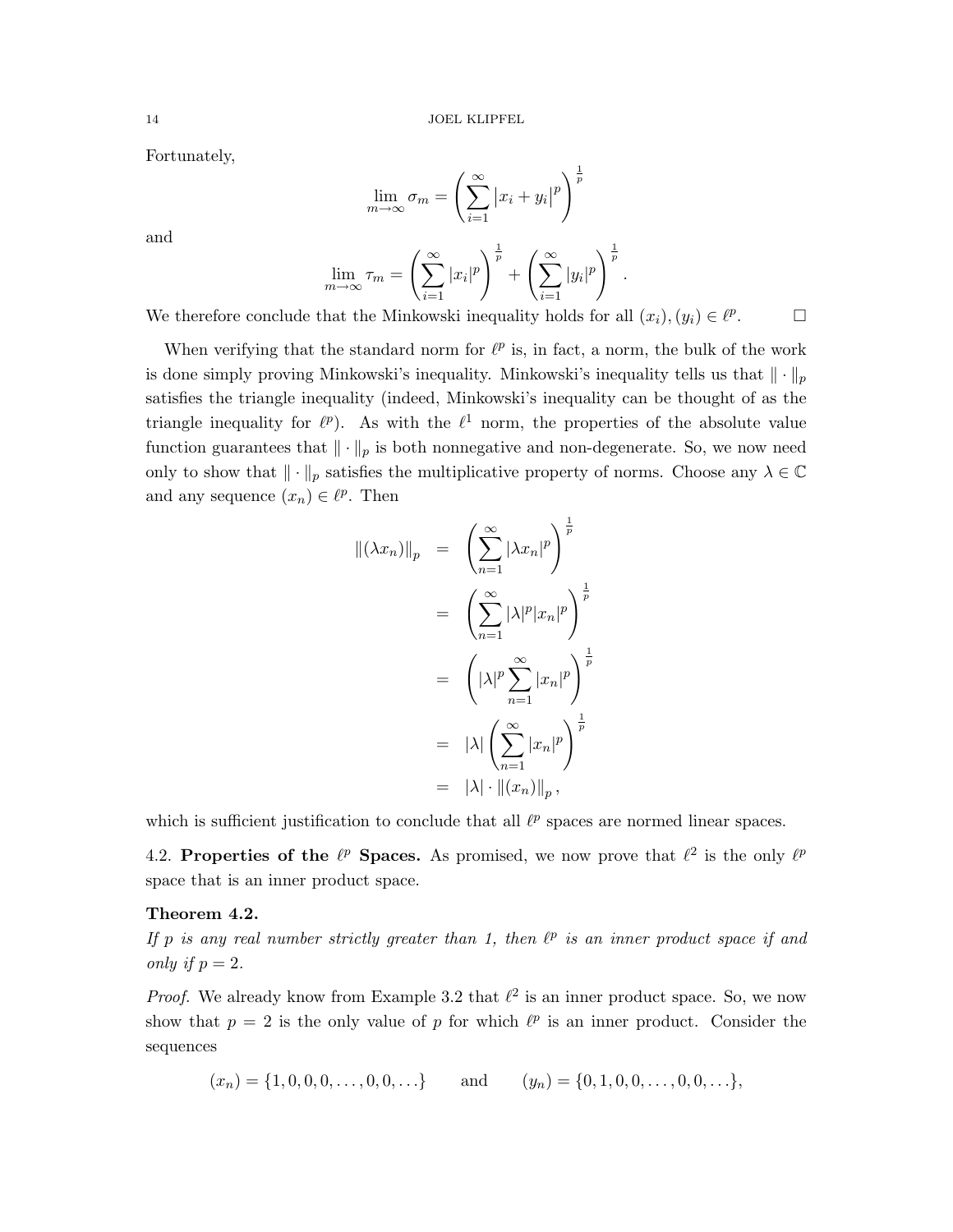where both sequences contain exactly one term equal to 1 with the remaining terms equal to zero. Observe that  $(x_n), (y_n) \in \ell^p$  and  $\sum_{n=1}^{\infty} |x_n|^p = \sum_{n=1}^{\infty} |y_n|^p = 1$  for all p. So, by plugging  $(x_n)$  and  $(y_n)$  into the parallelogram equality, we see that

$$
2\left(\sum_{n=1}^{\infty} |x_n|^p\right)^{\frac{2}{p}} + 2\left(\sum_{n=1}^{\infty} |y_n|^p\right)^{\frac{2}{p}} = \left(\sum_{n=1}^{\infty} |x_n + y_n|^p\right)^{\frac{2}{p}} + \left(\sum_{n=1}^{\infty} |x_n - y_n|^p\right)^{\frac{2}{p}}
$$
  

$$
2 \cdot 1^{2/p} + 2 \cdot 1^{2/p} = 2^{2/p} + 2^{2/p}
$$
  

$$
2 = 2^{2/p}.
$$

Since  $2 = 2^{2/p}$  only when  $p = 2$ , we conclude by the Parallelogram Law that  $\ell^2$  is the only  $\ell^p$  space that is an inner product space.

We now know a little about the  $\ell^p$  spaces. So, are there any more interesting properties that we have yet to uncover about them? As is often the case with this sort of question in mathematics, the answer is a very emphatic yes. All  $\ell^p$  spaces share a property that we have not yet discussed. Specifically, all  $\ell^p$  spaces are complete. The reader may recall from an introductorty real analysis course that Cauchy sequences and complete metric spaces are defined in the following manner:

#### Definition 4.2 (Cauchy Sequences).

Let  $(a_n)$  be a sequence in a metric space  $(X, d)$ . The sequence  $(a_n)$  is said to be *Cauchy* if for every  $\varepsilon > 0$ , there exists  $N \in \mathbb{N}$  such that  $d(a_n, a_m) < \varepsilon$  whenever  $n, m > N$ .

#### Definition 4.3 (Complete Metric Space).

If every Cauchy sequence in a metric space X converges to an element of X, then X is said to be complete.

Proving that all  $\ell^p$  spaces are complete can be a little tricky, as we are essentially proving that a Cauchy sequence of sequences converges to a sequence that is in  $\ell^p$ , which means that if we are not careful, sequence notation in such a proof can quickly become overwhelming. In that light, we now provide a brief discussion on the sequence notation that we use during the proof of Theorem 4.3. Consider a Cauchy sequence  $(a_n)$  in  $\ell^p$ . In order to help dissipate possible confusion, we will denote the sequence  $(a_n)$  as  $\left(\alpha_i^{(n)}\right)$  $\genfrac(){0cm}{0}{(n)}{i}$ and use the index n to refer to each member sequence in  $(a_n)$  and the index i to refer to the individual elements in a given member sequence. In other words, for a fixed  $m$ , the sequence  $\left(\alpha_i^{(m)}\right)$  $\binom{m}{i}$  is an element of  $\ell^p$  and, for a fixed k, the number  $\alpha_k^{(m)}$  $\binom{m}{k}$  is an element of  $\mathbb{C}$ .

Theorem 4.3. All  $\ell^p$  spaces are complete.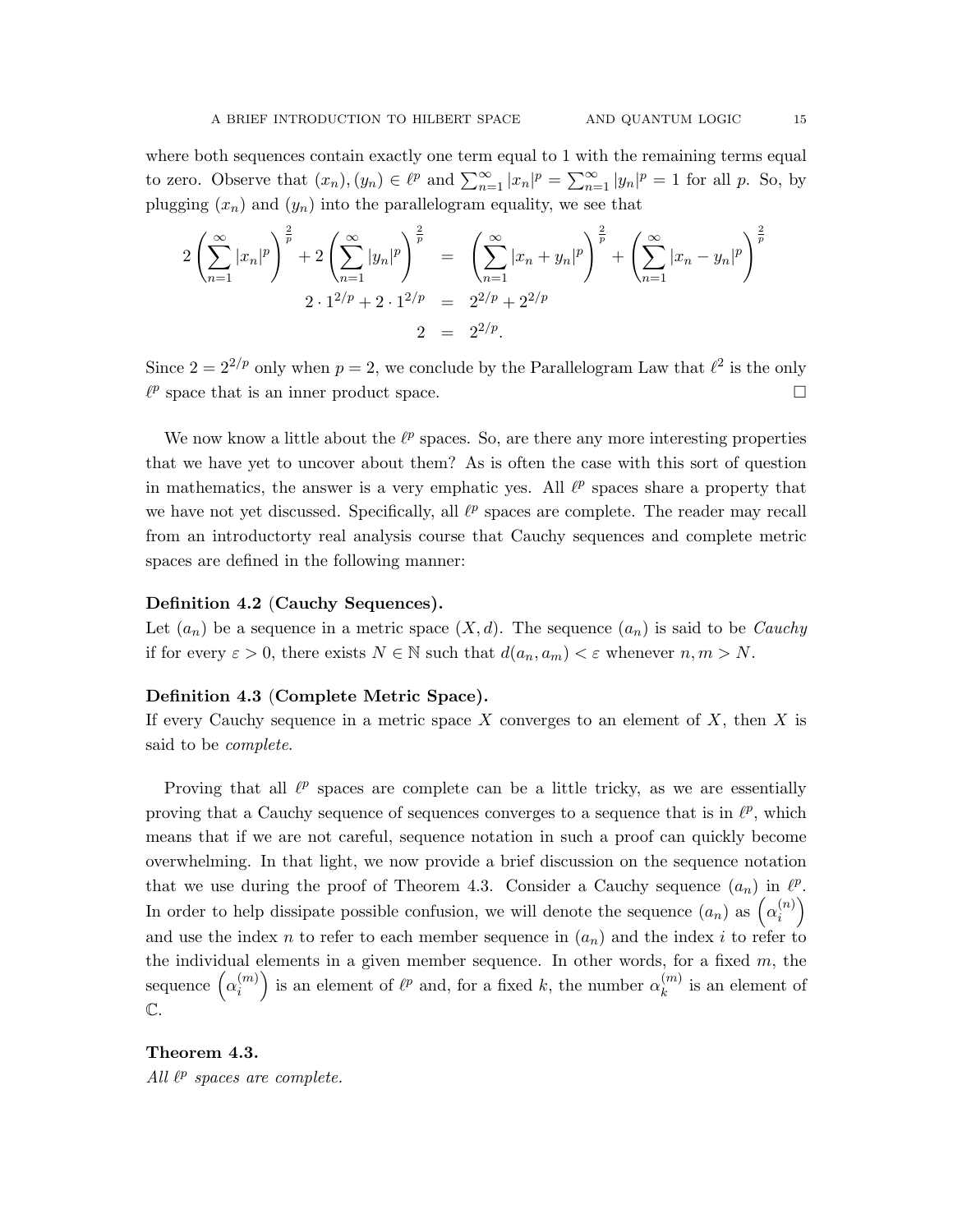*Proof.* Suppose  $(a_n) = \left(\alpha_i^{(n)}\right)$  $\binom{n}{i}$  is a Cauchy sequence in  $\ell^p$ . Let  $\varepsilon > 0$ . Then there exists an  $N \in \mathbb{N}$  such that for all  $n, m > N$ ,

$$
\left(\sum_{i=1}^{\infty} \left| \alpha_i^{(n)} - \alpha_i^{(m)} \right|^p \right)^{\frac{1}{p}} < \varepsilon. \tag{8}
$$

It follows from Equation (8) that for all fixed  $k \in \mathbb{N}$ , the sequence  $\left(\alpha_k^{(n)}\right)$  $\binom{n}{k}^{\infty}$ is Cauchy. Since each  $\left(\alpha_k^{(n)}\right)$  ${k \choose k}$  is a Cauchy sequence of complex numbers, it converges to a point in  $\mathbb{C}$ . Define a new sequence  $(b_i)$  such that  $b_1$  is the limit of  $(\alpha_1^{(n)})$  $\binom{n}{1}$ , the scalar  $b_2$  is the limit of  $\left(\alpha_2^{(n)}\right)$  $\binom{n}{2}$ , and so forth.

In order to show that  $(b_i) \in \ell^p$ , first observe that Equation (8) implies that for all  $j \in \mathbb{N}$ ,

$$
\sum_{i=1}^{j} \left| \alpha_i^{(n)} - a_i^{(m)} \right|^p < \varepsilon^p.
$$

So

$$
\lim_{m \to \infty} \sum_{i=1}^{j} \left| \alpha_i^{(n)} - \alpha_i^{(m)} \right|^p = \sum_{i=1}^{j} \left| \alpha_i^{(n)} - b_i \right|^p < \varepsilon^p.
$$

Since  $\sum_{i=1}^{j}$  $\alpha_i^{(n)} - b_i$  $p^p < \varepsilon^p$  for all  $j \in \mathbb{N}$ , we see that

$$
\lim_{j \to \infty} \sum_{i=1}^{j} \left| \alpha_i^{(n)} - b_i \right|^p < \varepsilon^p.
$$

This means that for any given  $\varepsilon > 0$ , we can find an  $N \in \mathbb{N}$  so that if  $n > N$ , then  $\|a_n - b\|_p < \varepsilon$ , where  $a_n$  denotes  $(\alpha_i^{(n)})$  $\binom{n}{i}$ and b denotes  $(b_i)$ . Therefore,  $a_n \to b$ . To show that  $b \in \ell^p$ , fix  $L \in \mathbb{N}$  so that  $L > N$ . Then  $a_L - b \in \ell^p$ , as

$$
\sum_{i=1}^{\infty}\left|a_{i}^{(L)}-b\right|^{p}
$$

converges. Since  $\ell^p$  is a vector space, we know that  $a_L - (a_L - b)$  is also an element of  $\ell^p$ . Hence  $b \in \ell^p$ . В последните поставите на селото на селото на селото на селото на селото на селото на селото на селото на се<br>Селото на селото на селото на селото на селото на селото на селото на селото на селото на селото на селото на

If the definition of  $(b_i)$  in the proof of Theorem 4.3 seems confusing, consider the following diagram.

$$
\alpha_1^{(1)} \quad \alpha_1^{(2)} \quad \alpha_1^{(3)} \quad \alpha_1^{(4)} \quad \cdots \quad \rightarrow \quad b_1
$$
\n
$$
\alpha_2^{(1)} \quad \alpha_2^{(2)} \quad \alpha_2^{(3)} \quad \alpha_2^{(4)} \quad \cdots \quad \rightarrow \quad b_2
$$
\n
$$
\alpha_3^{(1)} \quad \alpha_3^{(2)} \quad \alpha_3^{(3)} \quad \alpha_3^{(4)} \quad \cdots \quad \rightarrow \quad b_3
$$
\n
$$
\alpha_4^{(1)} \quad \alpha_4^{(2)} \quad \alpha_4^{(3)} \quad \alpha_4^{(4)} \quad \cdots \quad \rightarrow \quad b_4
$$
\n
$$
\vdots \quad \vdots \quad \vdots \quad \vdots \quad \cdots \quad \rightarrow \quad \vdots
$$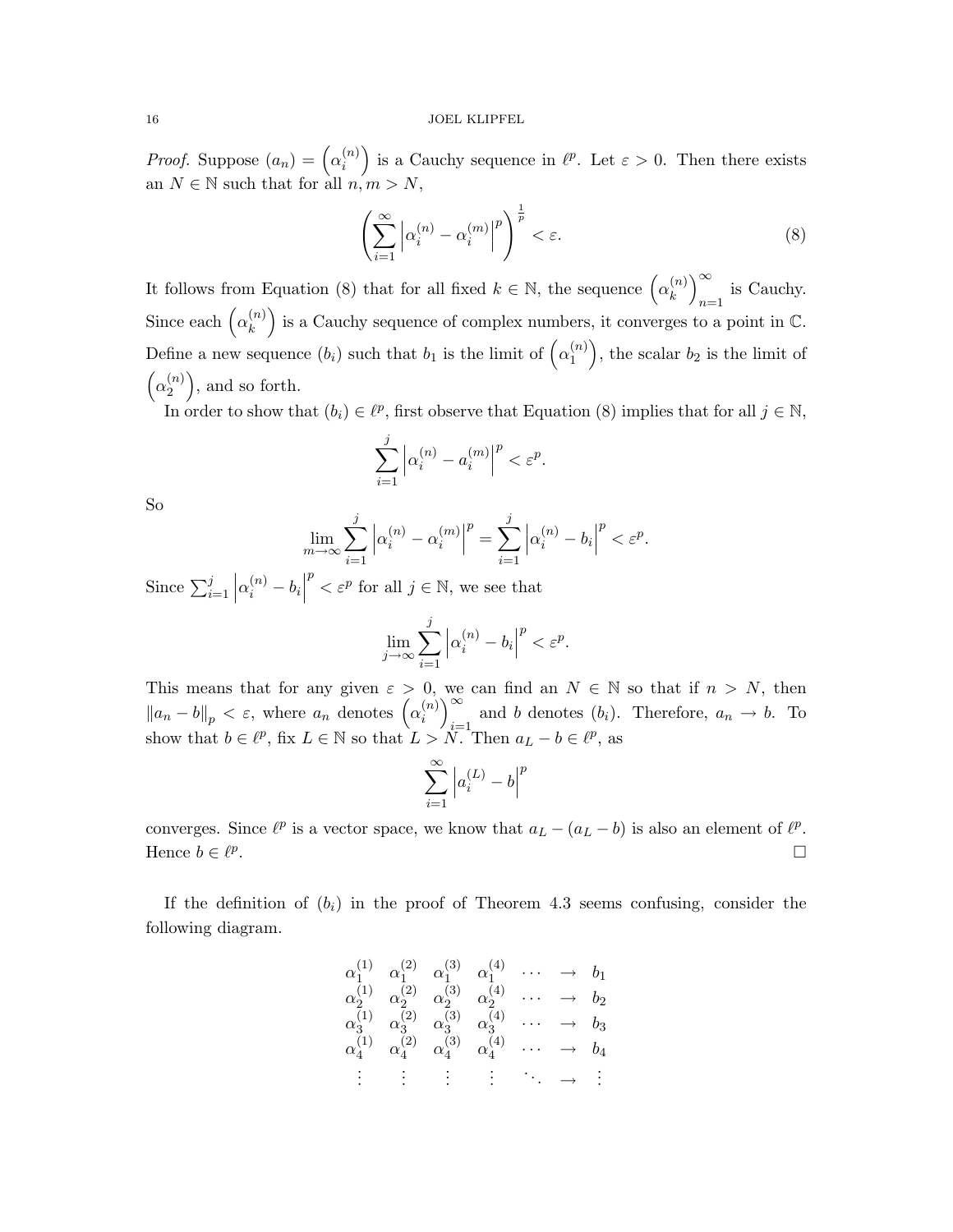The first column in the above diagram represents the first element in the Cauchy sequence  $(a_n)$ , the second column represents the second element in  $(a_n)$ , etc. In other words, the elements of the Cauchy sequence  $(a_n)$  are represented vertically. However, when we define  $(b_i)$ , we are interested in the horizontal sequences displayed in the above diagram which, unlike their vertical counterparts, need not in general be elements of  $\ell^p$ . So,  $b_1$ , for example, is defined as the limit of the sequence  $(\alpha_i^{(n)})$  $\binom{n}{i} = \{\alpha_1^{(1)}\}$  $\binom{11}{1}, \alpha_1^{(2)}$  $\alpha_1^{(2)}, \alpha_1^{(3)}$  $\overset{(3)}{1},\overset{(4)}{\alpha_1^{(4)}}$  $\{^{(4)}_1, \ldots \}$ , the number  $b_2$  is the limit of the sequence  $\left(\alpha_2^{(n)}\right)$  $\binom{n}{2} = \{\alpha_2^{(1)}\}$  $\stackrel{(1)}{2}, \stackrel{(2)}{2}$  $\stackrel{(2)}{2},\stackrel{(3)}{2}$  $\stackrel{(3)}{2},\stackrel{(4)}{2}$  $\binom{4}{2}, \ldots$ , and so on.

In the last line of the proof of Theorem 4.3, we invoke the fact that the  $\ell^p$  spaces are vector spaces, a point which we have not yet explicitly mentioned; though we tacitly assume it in earlier proofs. The reason for this omission is the trivial nature of the proof that all  $\ell^p$  spaces are vector spaces.

#### 5. Hilbert Space and Quantum Mechanics

5.1. Hilbert Space. Not all normed or inner product spaces are complete. For this reason, we want to be able to distinguish complete normed or inner product spaces from those that are not, which is the motivation behind the definition of Banach and Hilbert spaces.

#### Definition 5.1 (Banach Space).

A Banach space is a complete normed linear space.

#### Definition 5.2 (Hilbert Space).

A Hilbert space is a complete inner product space.

We know from our discussion of the  $\ell^p$  spaces that not all Banach spaces are Hilbert spaces. Specifically, while all  $\ell^p$  are are Banach spaces, only  $\ell^2$  is a Hilbert space. However, is there an inner product space that is not a Hilbert space? That is, are all inner product spaces necessarily complete? In the first sentence of this section we claimed that answer to this question is no. To see why this is so, one need only consider the set Q of rational numbers. Normal multiplication on rational numbers is a function that maps from  $\mathbb{Q} \times \mathbb{Q}$ to  $\mathbb{Q} \subset \mathbb{R}$  and satisfies all four of the criterion of Definition 2.3. However, the sequence  $(s_n)$  of rational numbers, whose *n* term is given by

$$
s_n = \sum_{i=1}^n \frac{1}{n^2},
$$

which, thanks to Leonhard Euler, is known to converge to an irrational number, specifically  $\pi^2$  $\frac{\pi^2}{6}$ . Since  $(s_n)$  is convergent, and therefore Cauchy, we can safely conclude that while Q is an inner product space, it is not a Hilbert space. In the following example, we explore an even more interesting example of a normed linear space that is not complete.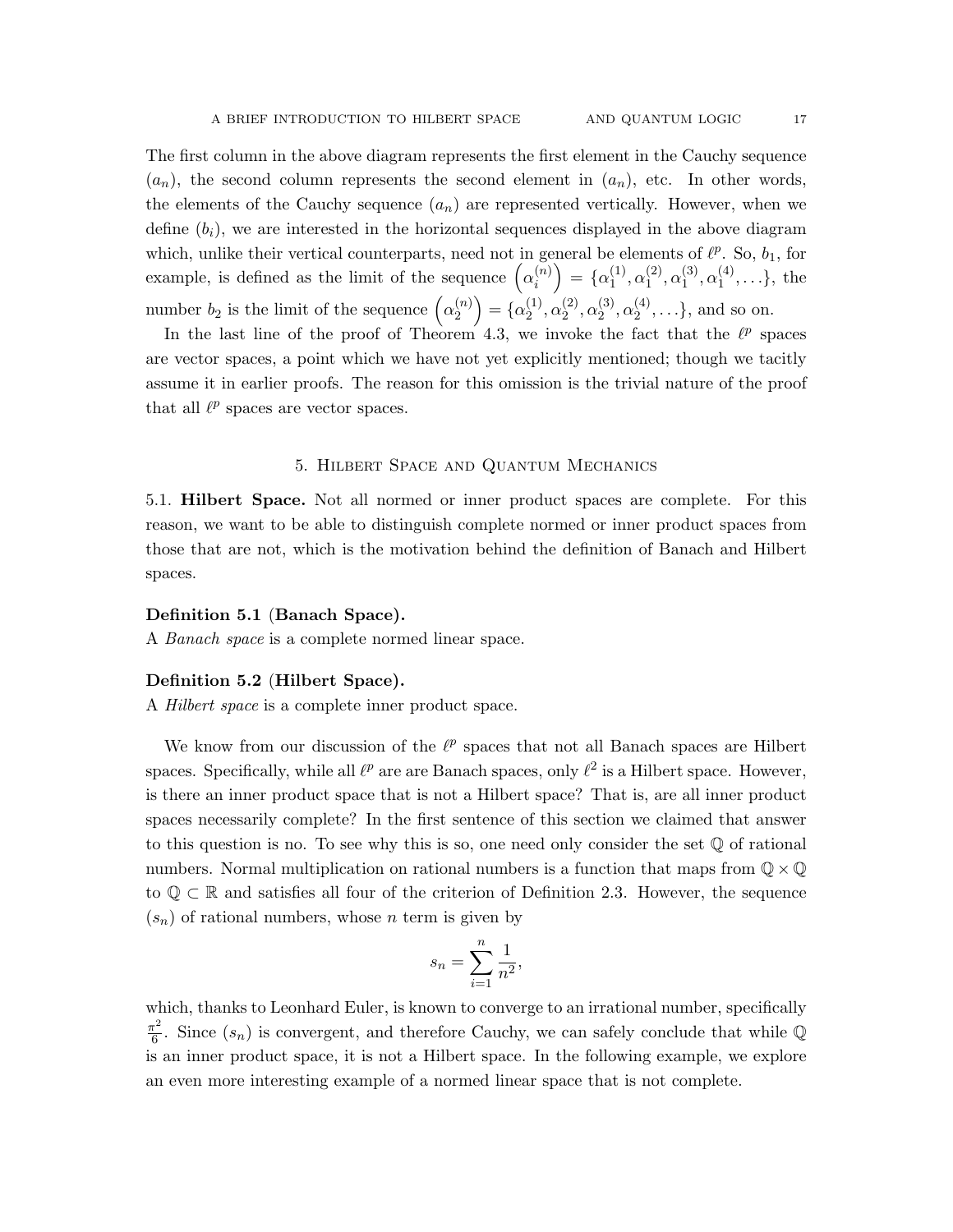**Example 5.1.** Let  $c_{00}$  denote the set of all finitely nonzero sequences. That is, a sequence  $(x_n)$  is a member of  $c_{00}$  if and only if there exists an  $N \in \mathbb{N}$  such that  $x_n = 0$  for all  $n > N$ . Consider the function  $\|\cdot\|$  :  $c_{00} \to \mathbb{R}$  given by

$$
||(x_n)|| = \sup\{|x_n| : n \in \mathbb{N}\},\
$$

for all  $(x_n) \in c_{00}$ . We know from Example 2.1 that  $\|\cdot\|$  is a norm. So, it follows that  $c_{00}$ is a normed linear space.

Proving that  $c_{00}$  is not complete, again places us in the mildly disconcerting position of needing to construct a Cauchy sequence of sequences. Using the notation in the proof of Theorem 4.3, for a fixed  $n \in \mathbb{N}$ , we define the sequence  $a_n = \left(\alpha_i^{(n)}\right)^n$  $\binom{n}{i}$   $\in$   $c_{00}$  to be the sequence

$$
a_n = \left(\alpha_i^{(n)}\right) = \left\{\underbrace{\frac{1}{1}, \frac{1}{2}, \dots, \frac{1}{i}, \dots, \frac{1}{n}}_{n \text{ nonzero terms}}, 0, 0, \dots, 0, \dots\right\}.
$$

Let  $\varepsilon > 0$  and choose  $N \in \mathbb{N}$  so that  $\frac{1}{N} < \varepsilon$ . If  $n, m > N$ , where  $n < m$ , then

$$
d(a_n, a_m) = \sup \{ \left| \alpha_i^{(n)} - \alpha_i^{(m)} \right| : i \in \mathbb{N} \}
$$
  
= 
$$
\frac{1}{n+1}
$$
  
<  $\varepsilon$ .

So,  $(a_n)$  is certainly Cauchy. However,  $(a_n)$  converges to the sequence

$$
\left\{\frac{1}{1},\frac{1}{2},\ldots,\frac{1}{i},\ldots,\right\},\
$$

which contains no zero terms and is therefore not a member of  $c_{00}$ .

5.2. Introduction to Quantum Mechanics. Early in the history of quantum mechanics (1922, to be precise), German physicists Otto Stern and Walter Gerlach conducted an experiment designed to detect the intrinsic angular momentum of silver atoms.<sup>3</sup> The silver atoms used in the Stern-Gerlach experiment, as this 1922 experiment is now commonly called, did in fact behave as though they had a sort of intrinsic angular momentum. The property responsible for the behavior of these silver atoms is now called spin.<sup>4</sup> Moreover, while classical mechanics predicts that the silver atoms should be allowed to have a continuous range of possible spin values, Stern and Gerlach measured the silver atoms used in their experiment to have one of two possible spin values−often referred to as "spin up" and "spin down"−a fact that holds true for an entire class of particles.

<sup>3</sup>For a more detailed discussion of the Stern-Gerlach experiment and its ramifications, one can turn to John Townsend's A Modern Approach to Quantum Mechanics [12].

<sup>&</sup>lt;sup>4</sup>While term "spin" seems to indicate that the silver atoms are rotating, or spinning, in space, this is actually not the case. Instead, spin is simply an intrinsic property of the electron.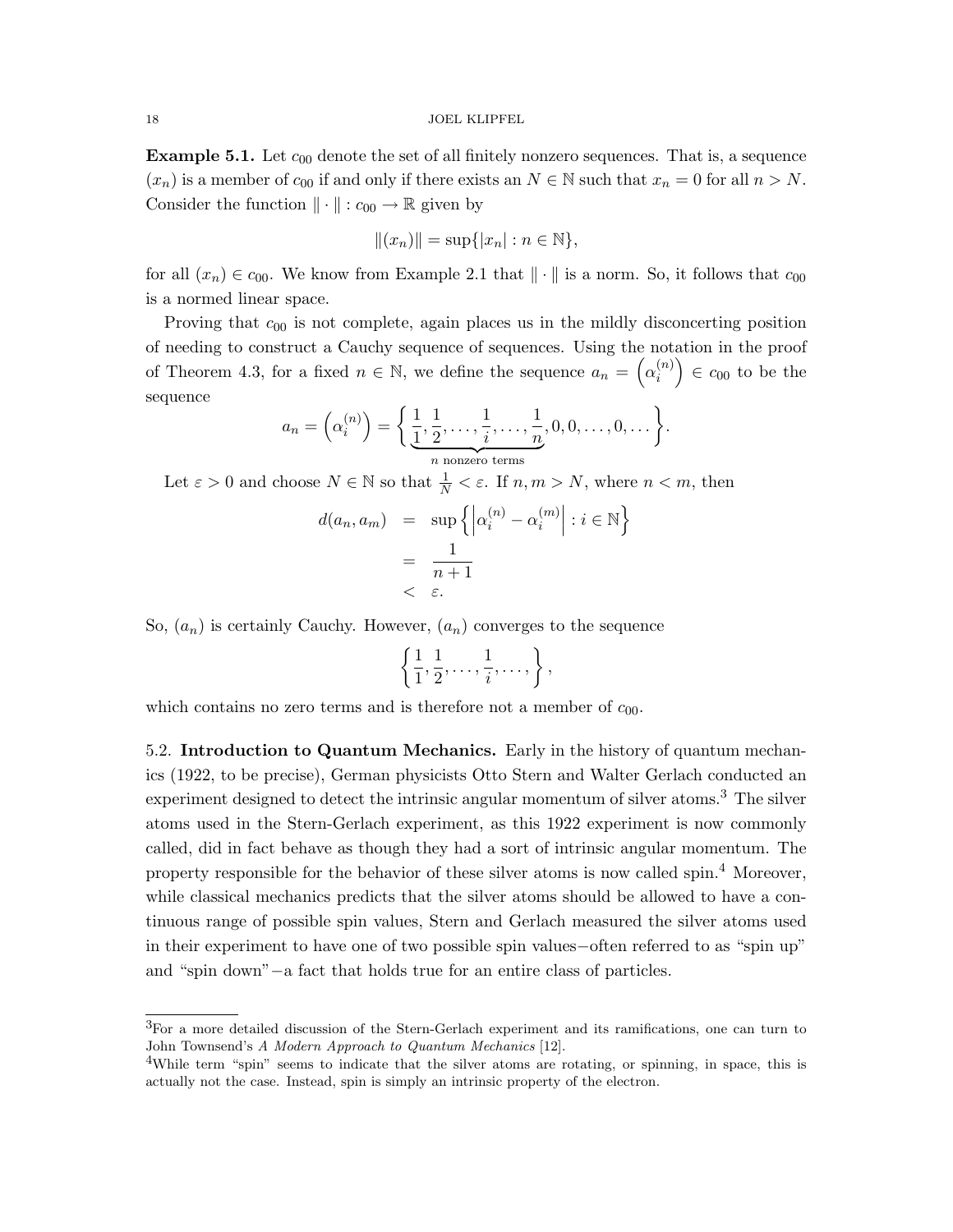In general, the measurement of the spin a particle must be made with respect to a specified direction. So, suppose we set the z-axis of a standard Euclidean three dimensional coordinate system to point upwards (i.e. away from the center of the Earth). Then, in conventional quantum mechanics notation, if we measure a particle, say an electron, to have "spin up" with respect to the positive z-axis, we denote it as  $|+\mathbf{z}\rangle$ . Likewise, if we measure an electron to have "spin down" with respect to the z-direction, then we notate our find as  $\ket{-z}$ . The  $\ket{\pm z}$  notation is commonly called a ket vector. Townsend reports that if we send a stream of electrons all with spin  $|+\mathbf{z}\rangle$  through an apparatus that determines the spin of each electron with respect to the x-axis, we will find that half of the electrons have spin  $|+\mathbf{x}\rangle$  and the other half have spin  $|-\mathbf{x}\rangle$ , indicating a potential relationship between  $|+\mathbf{z}\rangle$  and  $|\pm\mathbf{x}\rangle$  [12]. As it happens, the relationships between  $|\pm\mathbf{z}\rangle$ and  $|\pm \mathbf{x}\rangle$  are given by

$$
|+\mathbf{z}\rangle = \frac{1}{\sqrt{2}}|+\mathbf{x}\rangle + \frac{1}{\sqrt{2}}|-\mathbf{x}\rangle, \qquad (9)
$$

and

$$
|-\mathbf{z}\rangle = \frac{1}{\sqrt{2}} |+\mathbf{x}\rangle - \frac{1}{\sqrt{2}} |-\mathbf{x}\rangle.
$$
 (10)

In the language of quantum mechanics, Equations (9) and (10) imply that if an electron is in spin state  $|+\mathbf{z}\rangle$ , then we say that it is in a superposition of spin states  $|+\mathbf{x}\rangle$  and  $|\mathbf{-x}\rangle$ . That is, an electron in spin state  $|\mathbf{+z}\rangle$  is also simultaneously in both spin states  $|+x\rangle$  and  $|-x\rangle$ . Since, a particle can only be measured in either state  $|+x\rangle$  or state  $|-x\rangle$ (but not both), the  $|\pm \mathbf{x}\rangle$  spin states form an orthonormal basis for the  $|+\mathbf{z}\rangle$  spin state.<sup>5</sup> More generally, in three dimensional Euclidean space, there are exactly three orthonormal bases for the spin states of an electron, namely,

$$
\{ \ket{+{\bf x}}, \ket{-{\bf x}} \}, \qquad \{ \ket{+{\bf y}}, \ket{-{\bf y}} \}, \qquad \text{and} \qquad \{ \ket{+{\bf z}}, \ket{-{\bf z}} \}.
$$

As such, a generic spin state  $|\psi\rangle$  of an electron can be written in the  $|\pm \mathbf{u}\rangle$  basis, where u denotes a some specified direction in space, as a linear combination of  $|+\mathbf{u}\rangle$  and  $|\mathbf{-u}\rangle$ .

The general spin state  $|\psi\rangle$  for an electron is often called its state function. In the  $|\pm \mathbf{z}\rangle$ basis,  $|\psi\rangle$  may be written as

$$
|\psi\rangle = a |+ \mathbf{z}\rangle + b |- \mathbf{z}\rangle ,
$$

for some a, and b in C. Equivalently, we may write  $|\psi\rangle$  in the  $|\pm \mathbf{z}\rangle$  basis as

$$
|\psi\rangle = \left(\begin{array}{c} a \\ b \end{array}\right)_{|\pm \mathbf{z}\rangle},
$$

<sup>&</sup>lt;sup>5</sup>That is, if a particle is found to be in the  $|+\mathbf{x}\rangle$  spin state, then a second spin measurement with respect to the x-axis will result has an one-hundred percent chance of finding the particle in  $|+\mathbf{x}\rangle$  and a zero percent chance of finding the particle in  $|-\mathbf{x}\rangle$ .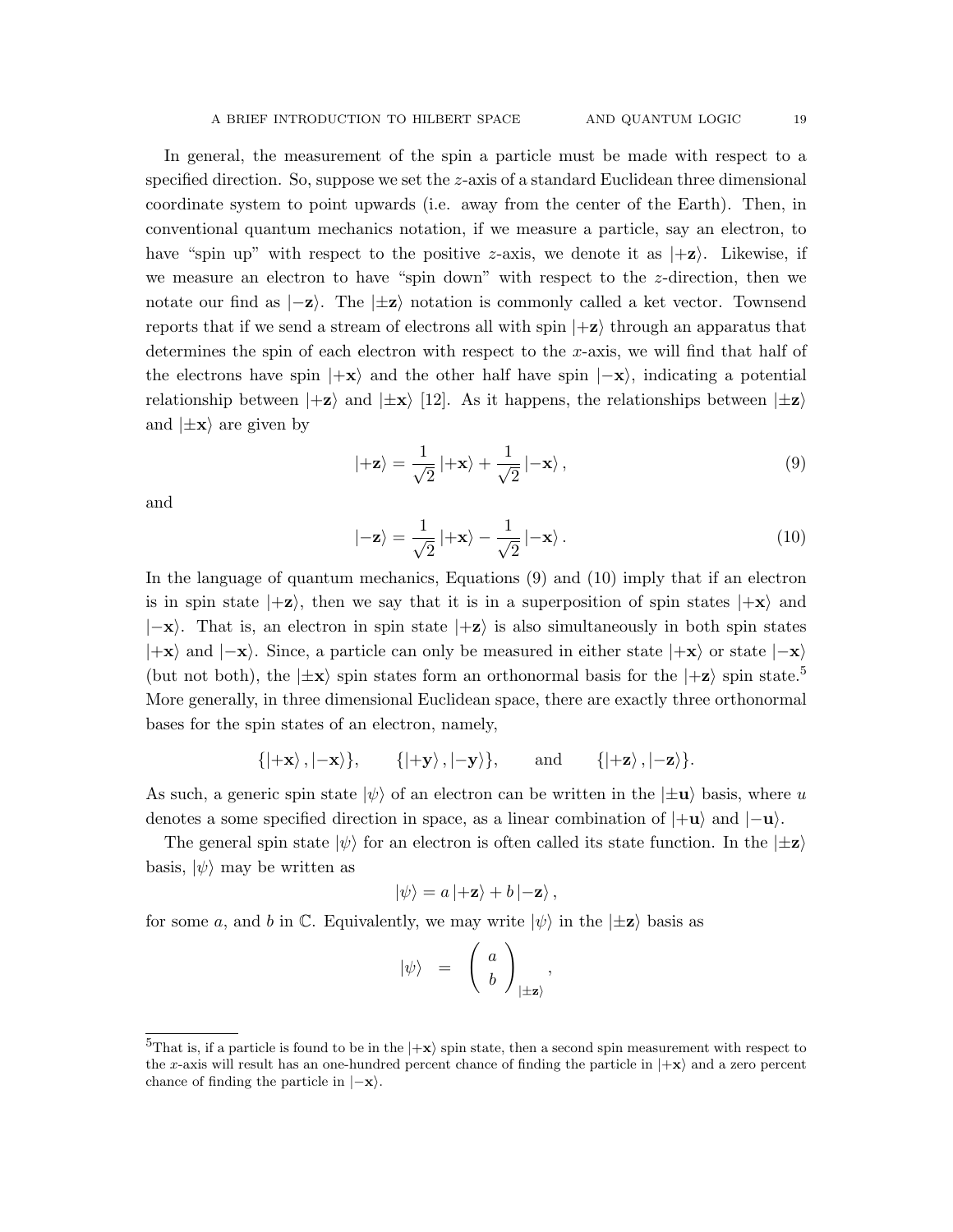### 20 JOEL KLIPFEL

where, of course,  $|+\mathbf{z}\rangle = (1,0)$  and  $|-\mathbf{z}\rangle = (0,1)$ . Related to the ket vector  $|\psi\rangle$  is the bra vector  $\langle \psi |$ , which is defined as  $\langle \psi | = | \psi \rangle^T$ , where  $| \psi \rangle^T$  denotes the (complex) vector transpose of  $|\psi\rangle$ . As in linear algebra, the right (matrix) multiplication of  $|\psi\rangle$  by  $\langle\psi|$  is an inner product. Due to the ingenuousness of physicists in developing new terms, the inner product of  $\langle \psi | \text{ with } | \psi \rangle$  (denoted  $\langle \psi | \psi \rangle$ ) is called a bracket (or, bra-ket). More explicitly this is

$$
\langle \psi | \psi \rangle = (\overline{a} \ \overline{b}) \begin{pmatrix} a \\ b \end{pmatrix} = |a|^2 + |b|^2.
$$

One should note that, in general, the coefficients a and b may be functions of both position and time. In other words,  $|\psi\rangle$  itself may vary with respect to position and time. However, there is one caveat that any good state function  $|\psi\rangle$  must satisfy, namely,  $\langle \psi | \psi \rangle = 1.6$  So, if we want to know the probability of finding  $|\psi\rangle$  in, say, the state  $|+\mathbf{z}\rangle$ , we need only find the projection of  $|\psi\rangle$  onto  $|\pm \mathbf{z}\rangle$ . More explicitly, the probability that when we measure the spin of  $|\psi\rangle$  we will find it to be spin-up in the *z*-direction is  $\langle +\mathbf{z}|\psi\rangle$ .

Now, if we wish to somehow modify the spin of an electron, we can mathematically represent the effect of this modification as a matrix. In fact, as we have already seen, whenever we measure the spin of an electron, we invariably modify its spin. If the electron was in some arbitrary spin state  $|\psi\rangle$  before a measurement, then as soon as we measure the spin of the electron with respect to some spacial direction u, then the spin state of the electron becomes either  $|+\mathbf{u}\rangle$  or  $|-\mathbf{u}\rangle$ , depending on the outcome of the measurement. In other words, a measurement of spin may be represented as a matrix whose eigenvectors are the only possible outcomes of a given measurement.

As we have seen, the function that represents the spin state of an electron is a function that maps from  $\mathbb{C}^n$ -if the spin state function is a function of n variables-to  $\mathbb{C}^2$ . In other words, the Hilbert space in which electron spin is represented is  $\mathbb{C}^2$ . As one might imagine, quantum physicists select the inner product space in which they work based on the sort of problem with which they are currently contending. For example, the set  $\mathcal{C}[a, b]$  of all continuous functions on the closed bounded interval  $[a, b]$  with inner product

$$
\langle f, g \rangle = \int_a^b \overline{f} g
$$

is an inner product space that is frequently used in quantum mechanics.

Now that we very cursory understanding of quantum mechanics, we turn our attention to quantum logic. Quantum logic was first introduced by Garrett Birkhoff and John von Neumann in 1936 as a possible system of logic based on the bizarre nature of quantum mechanics [2].

<sup>&</sup>lt;sup>6</sup>Given any ket vector  $|\phi\rangle$ , we can define a state function  $|\psi\rangle$  by  $|\psi\rangle = |\phi\rangle / \sqrt{\langle \phi | \phi \rangle}$ . Observe that  $\langle \phi | \phi \rangle = 1$ .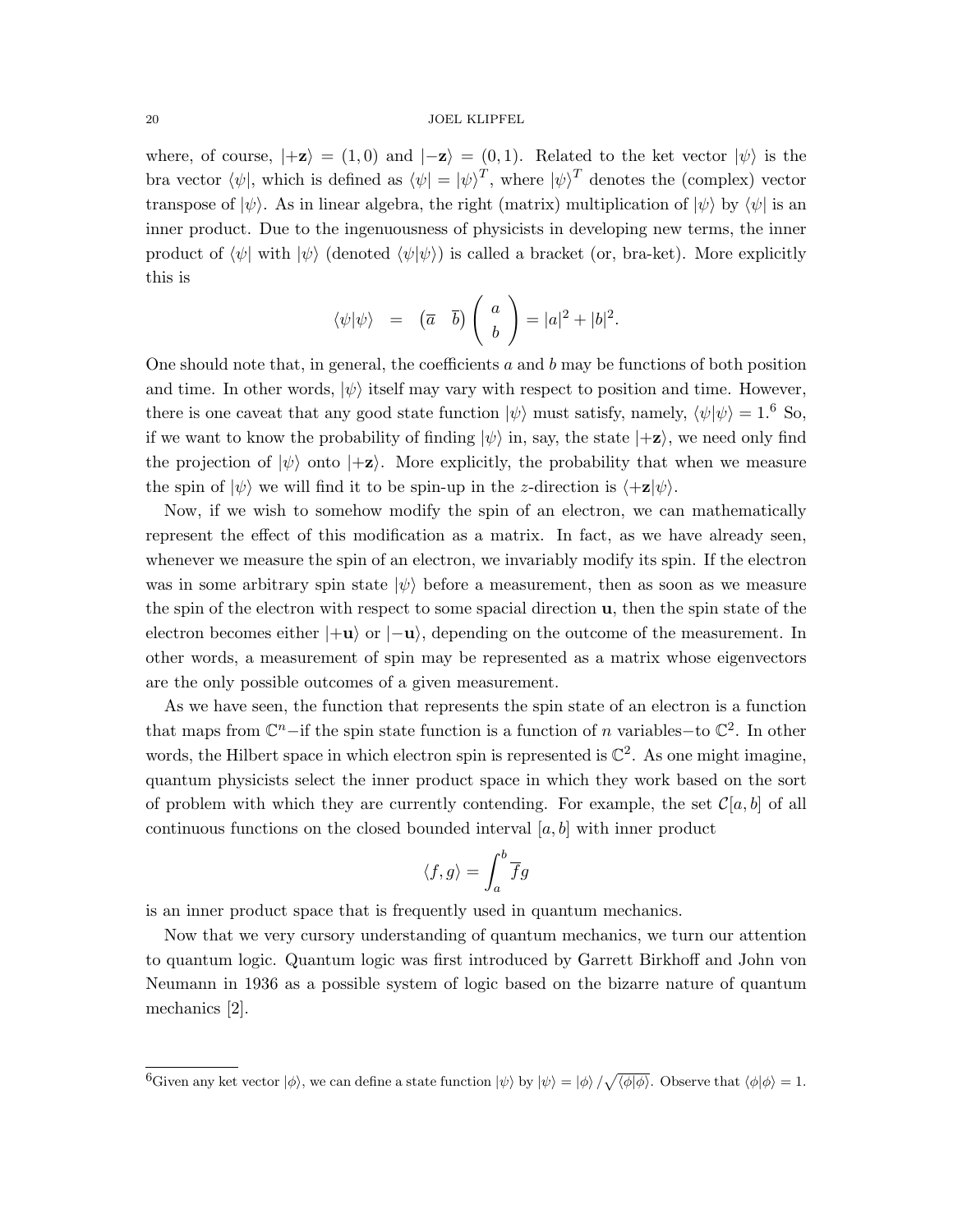### 6. The Manual: The Foundation of Quantum Logic

David Cohen, in his book An Introduction to Hilbert Space and Quantum Logic, outlines a system of logic for quantum mechanics based on Hilbert space theory called quantum logic [3]. While quantum logic is certainly one interesting vantage point from which to conduct a thorough mathematical study of quantum mechanics, such a study falls outside the discourse of this paper. However, we provide an introduction to quantum logic with the goal of providing the reader with a foundation from which to conduct further research.

6.1. The Manual. Central to quantum logic is the concept of a manual. A manual is a special example of something Cohen calls a quasimanual, which is simply a collection of sets. So, for the sake of completeness, we begin our exploration of quantum logic by giving a definition for a quasimanual and associated terminology.

#### Definition 6.1 (Quasimanual).

A quasimanual  $\mathscr Q$  is a nonempty collection of nonempty sets called *experiments* [3].

### Definition 6.2 (Outcomes).

The members of an experiment are called outcomes. The set of all possible outcomes in a quasimanual  $\mathscr Q$  is denoted  $X_{\mathscr Q}$  [3].

#### Definition 6.3 (Event).

An event in a quasimanual  $\mathscr Q$  is a subset of an experiment in  $\mathscr Q$  [3].

Cohen uses the terminology "test for an event  $A$ " to mean "performing an experiment that contains  $A^{\prime\prime}$  [3]. Accordingly, Cohen says that if such a test returns an element of  $A$ , then "event A has occurred" [3]. We, in this paper, follow suit.

Admittedly, these definitions can seem a bit convoluted, especially at first glance. Accordingly, the reader may find it helpful to bear in mind that Cohen's motivation for constructing said definitions is that humanity's understanding of specific aspects of natural world comes from data collected during any number of related experiments [3]. Accordingly, it seems natural to compile the results of experiments that are interconnected in some manner into a single set, which we call a manual. Before we get ahead of ourselves and trot onto the definition of a manual, we pause to consider a simple example of a quasimanual in order to help build intuition for the world of quantum logic.

**Example 6.1.** Consider the set  $\mathcal{Q} = \{A, B, C\}$ , where  $A = \{0, 1, 2\}$ ,  $B = \{2, 3, 4\}$ , and  $C = \{0, -1, -2\}$ . In the terminology set forth above, since  $\mathscr Q$  is a collection of sets, it is a quasimanual. Further, A, B, and C are each experiments, the subset  $\{0, -1\}$  of C is an event, and  $X_{\mathcal{Q}} = \{-2, -1, 0, 1, 2, 3, 4\}.$ 

In constructing the definition for a manual, we need to think about how we want our experiments within one to be related. The next two definitions will help us in this regard.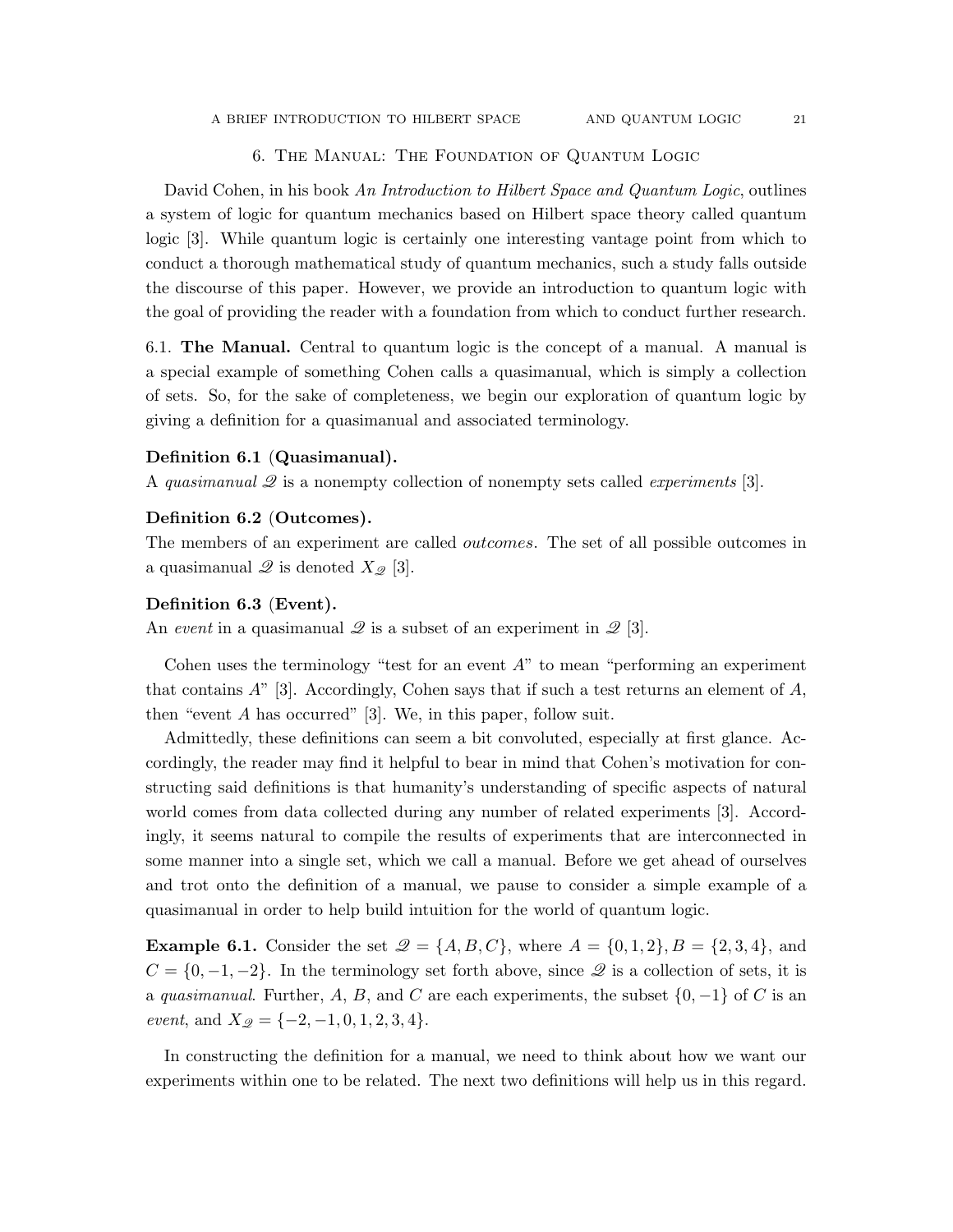## Definition 6.4 (Orthogonal).

Two events A, B in a quasimanual  $\mathscr Q$  are said to be *orthogonal*, denoted  $A \perp B$ , if they are disjoint subsets of a single experiment in  $\mathscr{Q}$ . For outcomes x and y of  $\mathscr{Q}$  we write  $x \perp y$  to mean  $\{x\} \perp \{y\}$  [3]

# Definition 6.5 (Orthogonal Complements).

If A, B are orthogonal events in  $\mathscr Q$  and  $A \cup B$  is an experiment in  $\mathscr Q$ , then we say that A and B are *orthogonal complements* in  $\mathscr Q$ . We denote this by A oc B [3].

We now have everything we need to define a manual. In the next subsection, we examine a specific example of a manual. In doing so, the motivation for the manual definition should become more apparent.

# Definition 6.6 (Manual).

A *manual* is a quasimanual  $\mathfrak{M}$  which satisfies the following:

- (i) If  $A, B, C, D$  are events in  $\mathfrak{M}$  with A oc B, B oc C, and C oc D, then  $A \perp D$ .
- (ii) If  $E, F \in \mathfrak{M}$  and  $E \subseteq F$ , then  $E = F$ .
- (iii) If  $x, y, z$  are outcomes in M with  $x \perp y, y \perp z, z \perp x$ , then  $\{x, y, z\}$  is an event in M.

6.2. The Bow-Tie Manual. To help us better understand the definitions from the preceding subsection, let's start by exploring an example which Cohen refers to as the "bow-tie manual" [3]. Suppose we have clear plastic box containing a firefly, and then drawn a vertical line down the center of the front of the box and another vertical line down the center of a side adjacent to the front. (Please see Figure 2.) If we look through the front of the



Figure 2. Experimental set-up for the so-called bow-tie manual. The box contains a firefly. Figure courtesy of Cohen [3].

box, we either see a light on the right side of the box (outcome  $r$ ), a light on the left side of the box (outcome l), or no light at all (outcome n). Similarly, if we look through the side of the box, we either see a light in the front of the box  $(f)$ , a light in the back of the box  $(b)$ , or, again, no light at all  $(n)$ . So, in essence, each time we look at the box, we perform an experiment whose outcome depends on the position of the firefly within the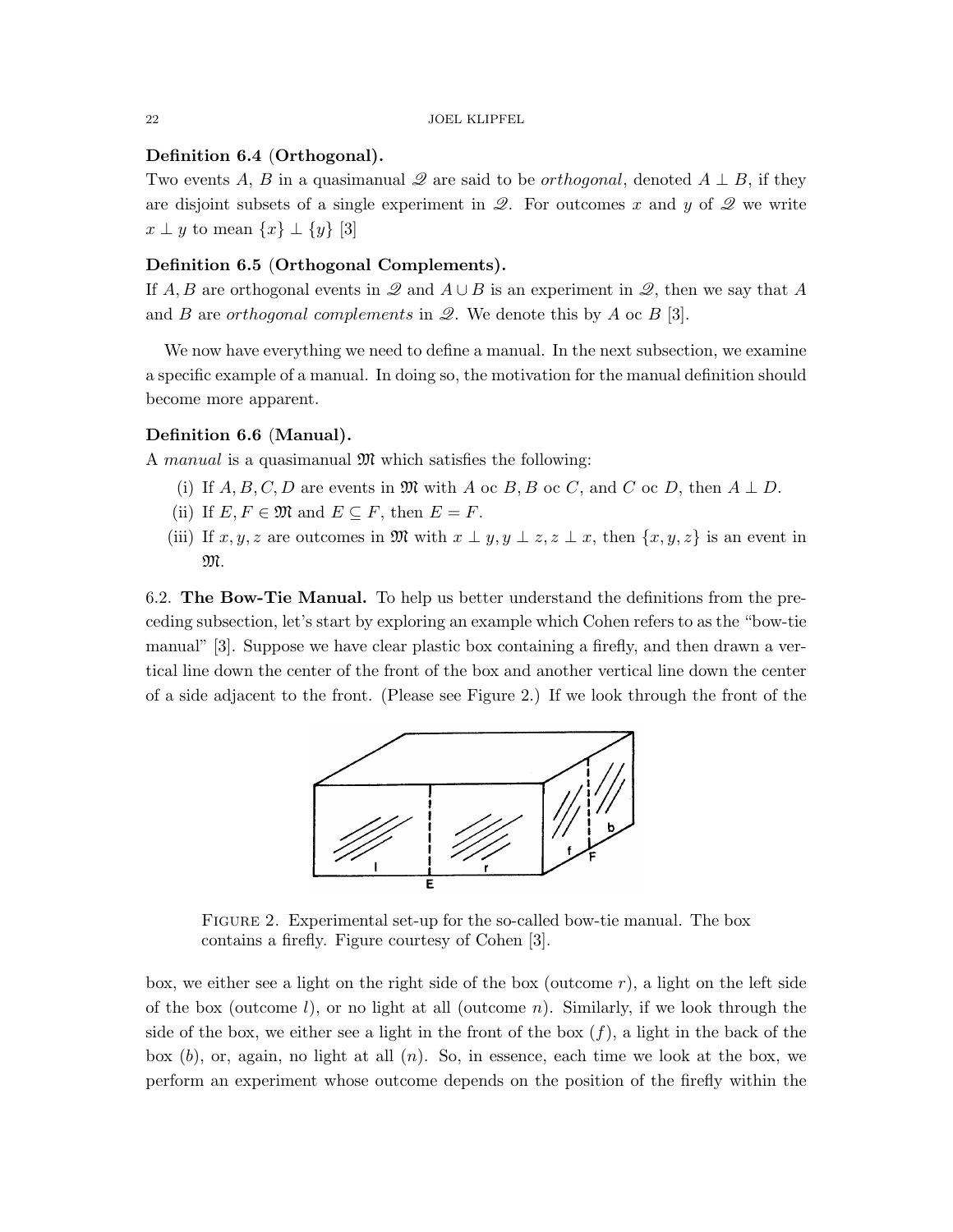

FIGURE 3. Orthogonality diagram for the bow-tie manual. Courtesy of [3].

box and the firefly's willingness to emit light for our viewing pleasure. For simplicity, we will refer to the separate acts of looking into the front and looking into the side of the box as experiments  $E$  and  $F$ , respectively.

In order to verify that the bow-tie manual is indeed a manual as purported, we find it useful to first diagram the orthogonality relations within it (see Figure 3). The bow-tie manual is certainly a quasimanual, as it is a collection of two sets. Further, since neither experiments  $E$  nor  $F$  are subsets of the other, the bow-tie manual automatically satisfies property (ii) of Definition 6.6.

We now proceed to demonstrate that the bowtie manual satisfies the criterion (i) of Definition 6.6. Consider the event  $\{r\}$  (recall that an event is simply a subset of an experiment). Then  $\{r\}$  is an orthogonal complement to  $\{l, n\}$ . However, the only orthogonal complement to  $\{l, n\}$  is  $\{r\}$ , giving us the chain

$$
\{r\}
$$
 oc  $\{l, n\}$  oc  $\{r\}$  oc  $\{l, n\}$ .

The event  $\{l, n\}$  is certainly orthogonal to  $\{r\}$ . Of course, if we start with  $\{l\}$  instead of  $\{r\}$ , we obtain the nearly identical orthogonal complement chain

$$
\{l\} \text{ oc } \{r, n\} \text{ oc } \{l\} \text{ oc } \{r, n\}.
$$

So, now consider the event  $\{r, l\}$ . The only orthogonal compliment of  $\{r, l\}$  is  $\{n\}$ , which is an orthogonal complement to  $\{f, b\}$ . However, since the event  $\{n\}$  is the only orthogonal complement to  $\{f, b\}$  and we've already used it in our sequence of orthogonal complements, we are done. Analogous arguments hold if we start by selecting an event in  $F$ .

In order for two events or outcomes to be orthogonal, they must be from the same experiment. So, the bow-tie manual trivially satisfies property (iii), and is therefore a manual as claimed.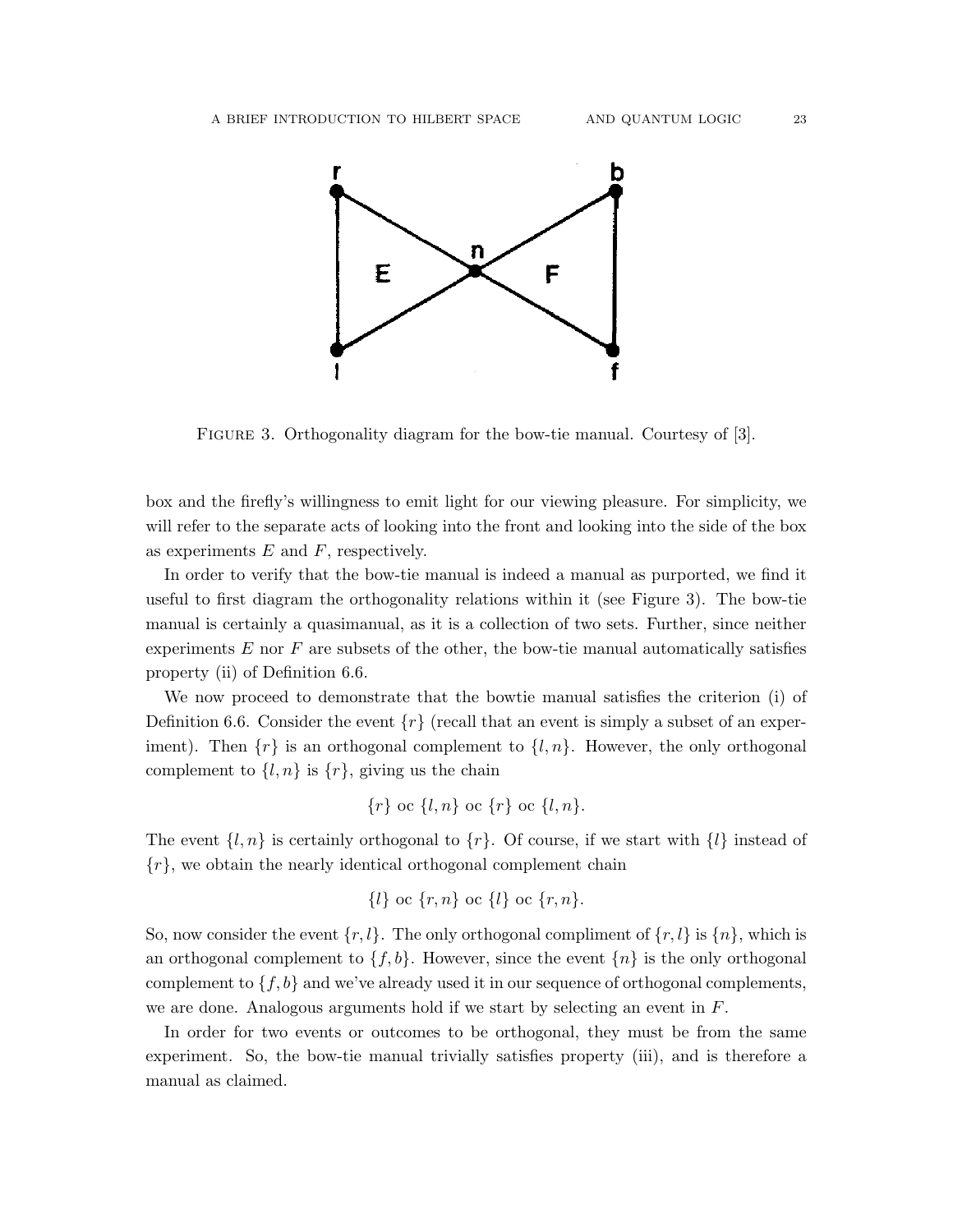#### 6.3. Further Examples.

**Example 6.2.** Consider a set X with at least two members. The collection  $\mathscr{Q}_X$  of all nonempty subsets of X is certainly a quasimanual. Suppose  $x, y$  are elements of X. Then  ${x}$ ,  ${x,y} \in \mathcal{Q}_X$ . Since  ${x}$  is a proper subset of  ${x,y}$ ,  $\mathcal{Q}_X$  fails criteria (ii) of definition 6.6, and is therefore not a manual.

**Example 6.3** (Partitional Manual on  $\mathbb{R}$ ). In this example, we show the that so-called partition manual on  $\mathbb R$  is a manual. The partition manual of  $\mathbb R$  is the collection  $\mathbb B$  of all countable partitions of the set  $\mathbb R$  of real numbers that satisfy

- $(i) \mathbb{I} \subseteq \mathbb{B}$
- (ii) if  $B \in \mathbb{B}$ , then  $\mathbb{R} \backslash B \in \mathbb{B}$ ;
- (iii) B is closed under countable unions,

where  $\mathbb{I} = \{(a, b] : a, b \in \mathbb{R}\}$ . Suppose  $\mathcal{A}, \mathcal{B}, \mathcal{C}$  and  $\mathcal{D}$  are events in  $\mathbb{B}$  with  $\mathcal{A}$  oc  $\mathcal{B}, \mathcal{B}$  oc  $\mathcal{C},$ and C oc D. Since A is countably large, we can index the sets contained within A so that  $\bigcup_{n\in\mathbb{N}} A_n$  denotes the union of all sets contained contained within A. We can also do the same for  $\beta$ ,  $\beta$  and  $\mathcal{D}$ . Then

$$
\bigcup_{n\in\mathbb{N}}A_n\cap\bigcup_{n\in\mathbb{N}}B_n=\bigcup_{n\in\mathbb{N}}B_n\cap\bigcup_{n\in\mathbb{N}}C_n=\bigcup_{n\in\mathbb{N}}C_n\cap\bigcup_{n\in\mathbb{N}}D_n=\{\},\
$$

and

$$
\bigcup_{n\in\mathbb{N}}A_n\cup\bigcup_{n\in\mathbb{N}}B_n=\bigcup_{n\in\mathbb{N}}B_n\cup\bigcup_{n\in\mathbb{N}}C_n=\bigcup_{n\in\mathbb{N}}C_n\cup\bigcup_{n\in\mathbb{N}}D_n=\mathbb{R}.
$$

It follows then that  $\bigcup_{n\in\mathbb{N}} A_n$  is disjoint to  $\bigcup_{n\in\mathbb{N}} D_n$ . Hence A is perpendicular to D. Since  $\mathbb B$  automatically satisfies properties (ii) and (iii) of Definition 6.6, we conclude that  $\mathbb B$  is a manual as claimed.

### 7. Building up a System of Logic

Our next task is to construct a system of logic. The key to doing so is understanding the orthogonal complement relationships between events of a manual. As such, the following definition of *operationally perspective* proves useful.

#### Definition 7.1 (Operationally Perspective).

If  $\mathfrak{M}$  is a manual, A, B and C are events in  $\mathfrak{M}$ , and A oc B and B oc C, then we say that A and C are operationally perspective, which we denote by A op  $C$ .

To better understand what it means for two events to be operationally perspective, consider the bow-tie manual. In the bow-tie manual, the event  $\{r, l\}$  is an orthogonal complement to the event  $\{n\}$ , which, in turn, is an orthogonal complement to the even  $\{b, f\}$ . Hence  $\{r, l\}$  and  $\{b, f\}$  are operationally perspective. In symbols this is  $\{r, l\}$  op  $\{b, f\}$ .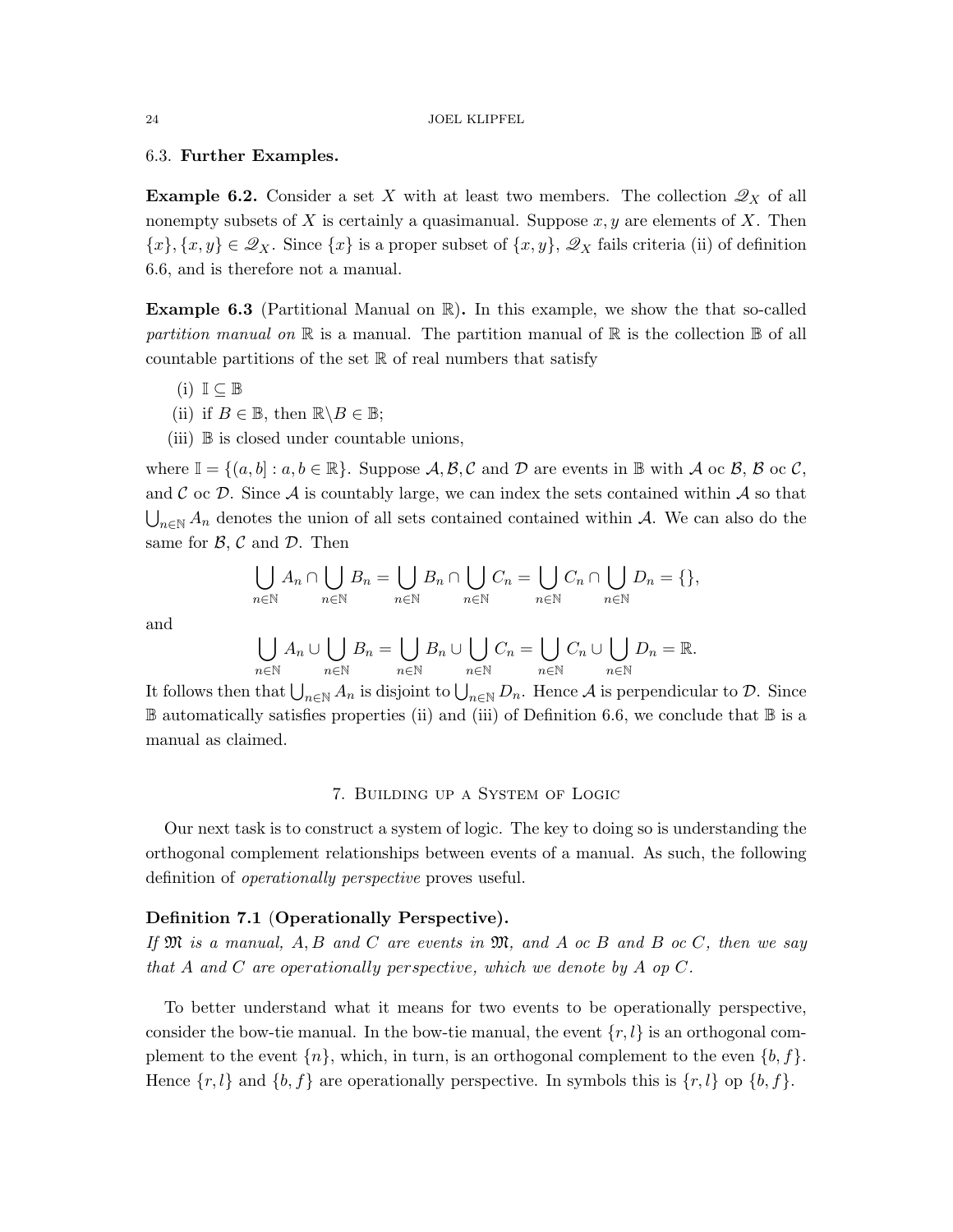A reasonable definition for implication follows nicely from Definition 7.1. As we see in Lemma 7.1, such an implication has the rather nice property that it is a partial ordering on the collection of events in a manual.

#### Definition 7.2 (Implies).

If M is a manual and A and B are events in M, then we say A implies B, denoted  $A \leq B$ , if and only if there is an event C with  $C \perp A$  and  $(C \cup A)$  op B.

#### Definition 7.3 (Logically Equivalent).

If  $\mathfrak M$  is a manual and A and B are events in  $\mathfrak M$ , then we say that A is logically equivalent to B, denoted  $A \leftrightarrow B$ , if and only if  $A \leq B$  and  $B \leq A$ .

**Lemma 7.1.** Let  $\mathfrak{M}$  be a manual. Then implication is a partial ordering on the collection of events in M.

*Proof.* Recall that a partial ordering of a set is a binary relation  $\leq$  that is reflexive  $(a \leq a)$ , antisymmetric (if  $a \leq b$  and  $b \leq a$ , then  $a = b$ ), and transitive (if  $a \leq b$  and  $b \leq c$ , then  $a \leq c$ ).

Since  $\leq$  is almost trivially reflexive (consider  $A \cup \{ \}$ , for some event A) and antisymmetry is taken care of by the logical equivalent definition, we need only show that implication is transitive. So, suppose  $A, B, C$  are events in  $\mathfrak{M}$  with  $A \leq B$  and  $B \leq C$ . Then exist events  $D, E, F, G$  such that  $D \perp A, E \perp B, A \cup D$  oc  $F, F$  oc  $B, B \cup E$  oc  $G$ , and  $G$  oc  $C$ . Since  $B \perp E$ , B oc  $G \cup E$ . By the first property of manuals,  $A \cup D \perp G \cup E$ , which implies that  $A \cup D \perp G$ . So there exists some event  $\Gamma$  such that  $\Gamma \perp A$  and  $A \cup D \cup \Gamma$  oc G. Hence  $A \cup D \cup \Gamma$  op C. Since  $A \perp D \cup \Gamma$ ,  $A \leq C$ .

At this point, a brief recess in our orgy of gratuitously convoluted definitions is in order. One technique that greatly aids in understanding many of the tortuous relationships found in quantum logic is diagraming the orthogonal complements. So, we'll begin by diagraming the operationally perspective definition. Suppose that  $\mathfrak{M}$  is a manual,  $\Gamma$  and  $\Lambda$  are experiments in  $\mathfrak{M}$ , and there exist  $A \subseteq \Gamma$  and  $C \subseteq \Lambda$  such that A op C. Then there exists an event B in both  $\Gamma$  and  $\Lambda$  such that A oc B and B oc C. Figure 4 presents a diagram of these orthogonal relationships. In essence, if A happens, then B cannot happen, so C must happen. Conversely, if B happens, then neither A nor C can happen. In other words, if two events are operationally perspective, if one occurs, then so must the other. It is important to note that two operationally perspective events need not come from the same experiment.

Now let's look at Definition 7.2. One can certainly conceive of a situation when an event B happens whenever an event A happens but not necessarily *vise versa*. In the bowtie manual, for example, if event  $\{r\}$  happens, then the event  $\{b, f\}$  must also happen. However, if  $\{b, f\}$  occurs, then  $\{r\}$  need not occur, as  $\{l\}$  may occur instead. For the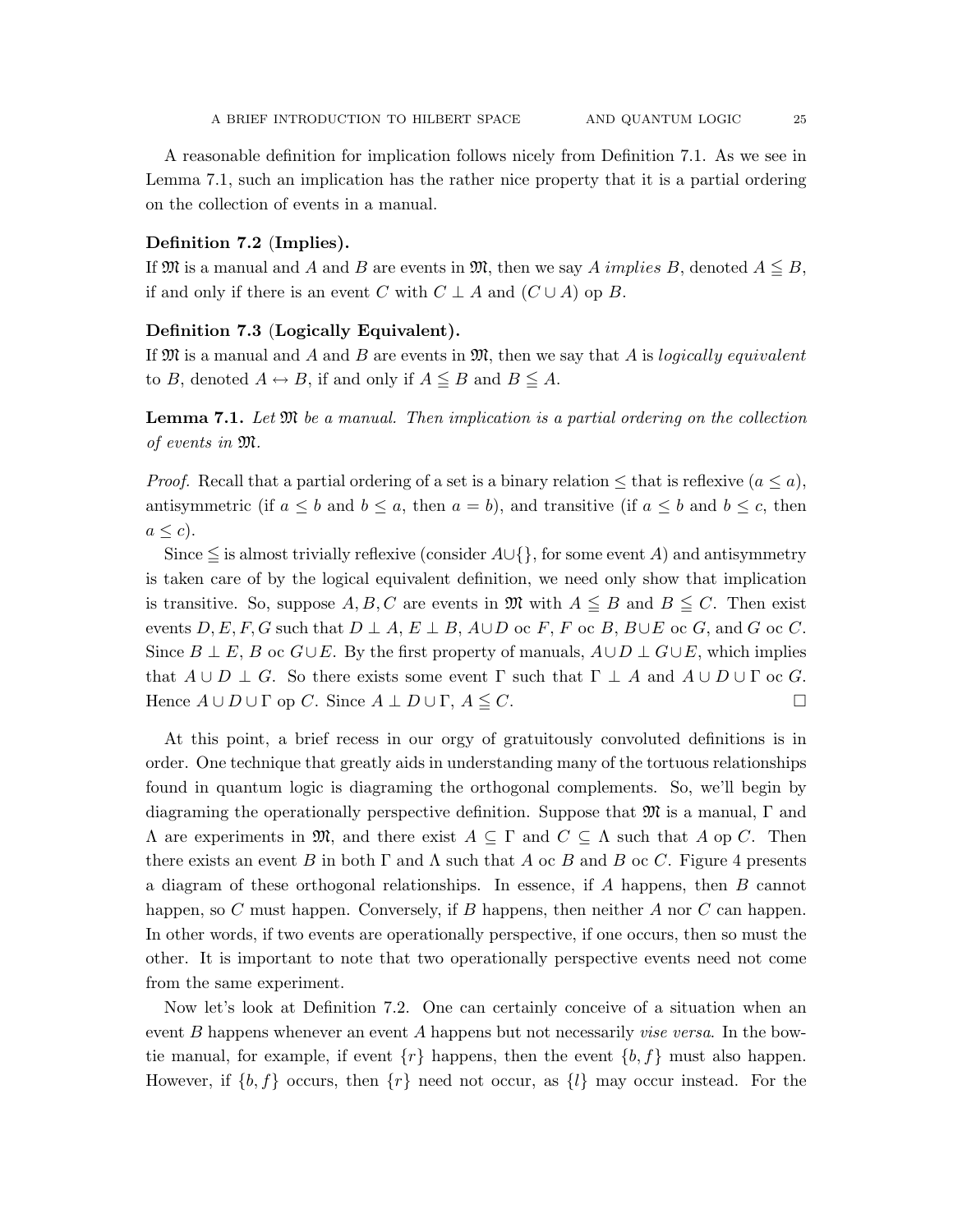

FIGURE 4. OC diagram for two operationally perspective events  $A$  and  $C$ . The solid black lines indicate oc relationships.



FIGURE 5. OC diagram for  $A \leq B$ .

sake of constructing an OC diagram for Definition 7.2, suppose  $A \leq B$ . Then there exist events C and V such that  $A \perp B$  and  $A \cup B$  oc V and V oc B (see Figure 5). Notice that A op B only when C is the empty set. This observation begs the question, "what exactly is the difference between logically equivalence and operationally perspective?" As we see in Lemma 7.2, there isn't any difference between operationally perspective and logically equivalent.

## Lemma 7.2.

If A, B are events in a manual  $\mathfrak{M}$ , then A op B if and only if  $A \leftrightarrow B$ .

*Proof.* Suppose A op B. So,  $A \cup \{\}$  op B and  $B \cup \{\}$  op A. Hence  $A \leq B$  and  $B \leq A$ , as  $A \perp \{\}$  and  $B \perp \{\}.$ 

Now suppose that  $A \leftrightarrow B$ . Then there exist events  $C, D, E$ , and F with the properties that  $A \perp C$ ,  $B \perp E$ ,  $A \cup C$  oc D, D oc B,  $B \cup E$  oc F, and F oc A. So, B oc  $E \cup F$ , which implies that  $A \cup C \perp E \cup F$ , by the first property of manuals. As such, there exists some event  $\Gamma$  such that  $A \cup C \cup E \cup F \cup \Gamma$  is an experiment. Since A oc F,  $A \cup F$  is an experiment. So, by the second property of manuals,  $C = E = \Gamma = \{\}.$  Hence A op B.  $\Box$ 

While seemingly trivial in nature, this next set of lemmas are interesting nonetheless.

# Lemma 7.3.

If E and F are experiments in a manual  $\mathfrak{M}$ , then  $E \leftrightarrow F$ .

*Proof.* Since E oc  $\{\}$  and  $\{\}$  oc F, we see that E op F. We conclude by Lemma 7.2 that E and F are logically equivalent.

# Lemma 7.4.

If  $A, B, C, D$  are events in  $\mathfrak{M}$  and  $A \leftrightarrow C$  and  $B \leftrightarrow D$ , then  $A \leq B$  if and only if  $C \leq D$ .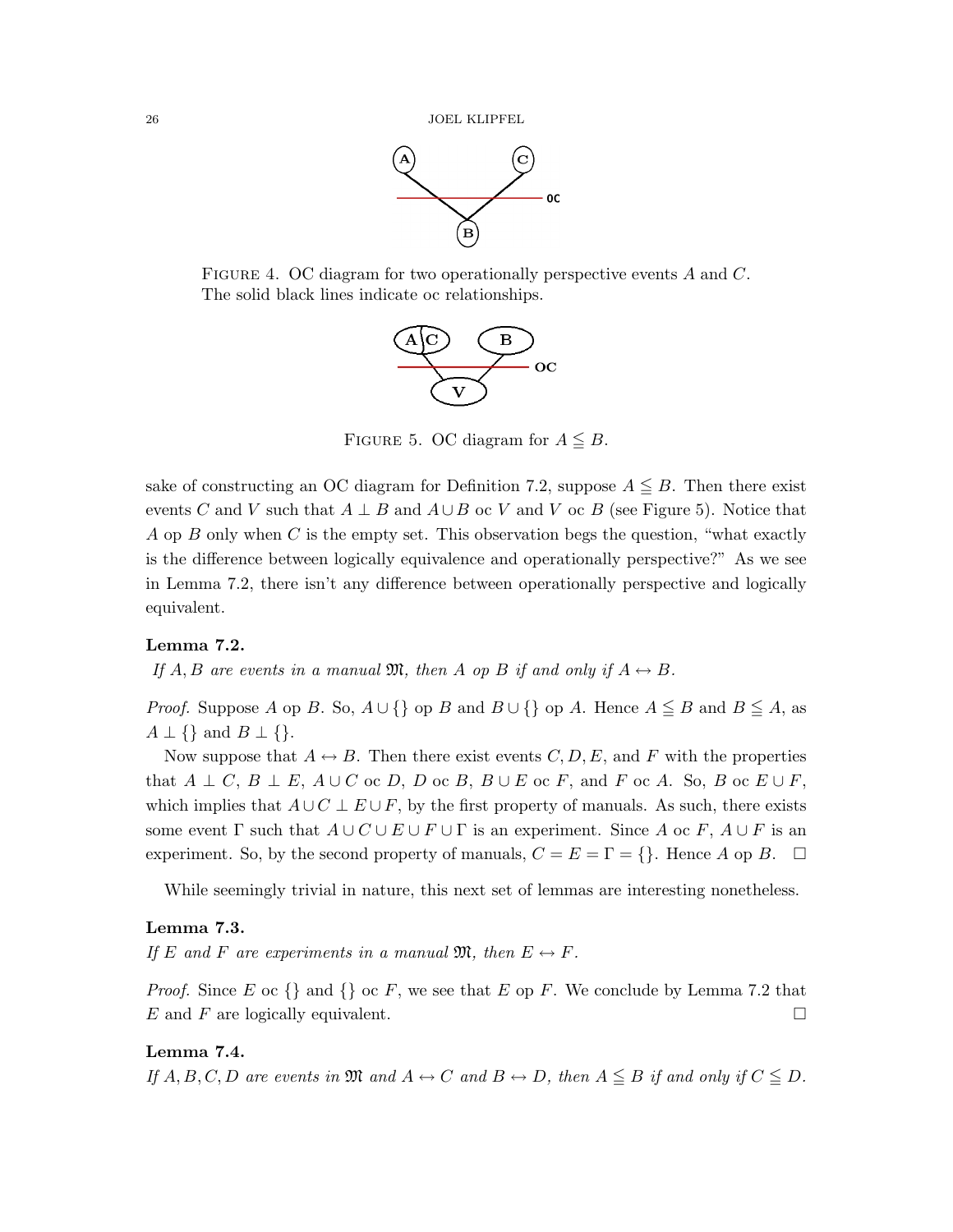*Proof.* Suppose  $A \leq B$ . Since  $C \leq A$  and  $B \leq D$ , we see that  $C \leq A \leq B \leq D$ . So  $C \leq D$ .

Similarly, if  $C \leq D$ , then  $A \leq C \leq D \leq B$ . Hence  $A \leq B$ .

#### Lemma 7.5.

If A is an event in  $\mathfrak{M}$  and  $E, F \in \mathfrak{M}$ , with  $A \subseteq E$  and  $A \subseteq F$ , then  $F \backslash A \leftrightarrow E \backslash A$ .

*Proof.* Since A oc  $E \setminus A$  and A oc  $F \setminus A$ , then  $E \setminus A$  op  $F \setminus A$ . Thus  $F \setminus A \leftrightarrow E \setminus A$ .

# Definition 7.4 (Lattice).

Let P be a set with a partial ordering  $\leq$ . Then  $(P, \leq)$  is called a *lattice* if for all  $p, q \in P$ the set  $\{p, q\}$  has a greatest lower bound and a least upper bound in P.

We call inf  $\{p, q\}$  the meet of p and q, and we denote it by  $p \wedge q$ .

We call sup  $\{p,q\}$  the *join* of p and q, and we denote it by  $p \vee q$ .

A couple of notes on this definition: If inf  $\{p,q\} = s$ , then s has the property that  $s \leq p, q$  (that is, s implies both p and q) and for all r that implies both p and q, we have  $r \leq s$ .

# Definition 7.5 (Unit and Zero of a Lattice).

If  $(L, \leq)$  is a lattice, then a unit  $1_L$  for L is a member of L such that  $p \leq 1_L$  for all  $p \in L$ . A zero  $0_L$  for L is a member of L such that  $0_L \leq p$  for all  $p \in L$ .

It is standard practice to drop the subscript notation from both the zero and unit if it is clear from context to which lattice they belong.

**Example 7.1.** Let X be a nonempty set and let  $\text{Sub}(X)$  be the collection of all subsets of X. Then  $\text{Sub}(X)$ , partially ordered by inclusion, is a lattice with a unit and a zero. To see that this is so, consider any  $K_1, K_2 \in Sub(X)$ . Then  $K_1 \wedge K_2 = K_1 \cap K_2$ , and  $K_1 \vee K_2 = K_1 \cup K_2$ . So, Sub(X) is a lattice. Further, since the empty set  $\{\}\$ is a subset of all elements of  $\text{Sub}(X)$  and all elements of  $\text{Sub}(X)$  are subsets of X,  $\text{Sub}(X)$  has zero  $0 = \{\}\$ and unit  $1 = X$ .

**Example 7.2.** Let  $H$  be a finite dimensional Hilbert Space, and let  $L$  be the collection of all subspaces of H. Define a partial order on L as follows: for  $R, S \in L, R \leq S$  if and only if R is a subspace of S. Then  $(L, \leq)$  is a lattice with unit and zero.

*Proof.* Consider any  $T, Q \in L$ . If  $x, y \in T \cap Q$  and  $\alpha, \beta$  are scalars, then, since  $\alpha x + \beta y \in T$ and  $\alpha x + \beta y \in Q$ , we have  $\alpha x + \beta y \in T \cap Q$ . So  $T \wedge Q = T \cap Q$ , as  $T \cap Q$  is the largest possible subspace of H that is a subspace of both T and Q. Now consider the set  $\cap$ I that is the intersection of all subspaces of H that contain both T and Q. If  $p, q \in \cap \mathbb{I}$  and  $a, b$ are scalars, then  $ap + bq$  is in ∩I. So  $T \vee Q = \cap I$ . Hence L is a lattice with zero  $\{\}\$  and unit  $H$ .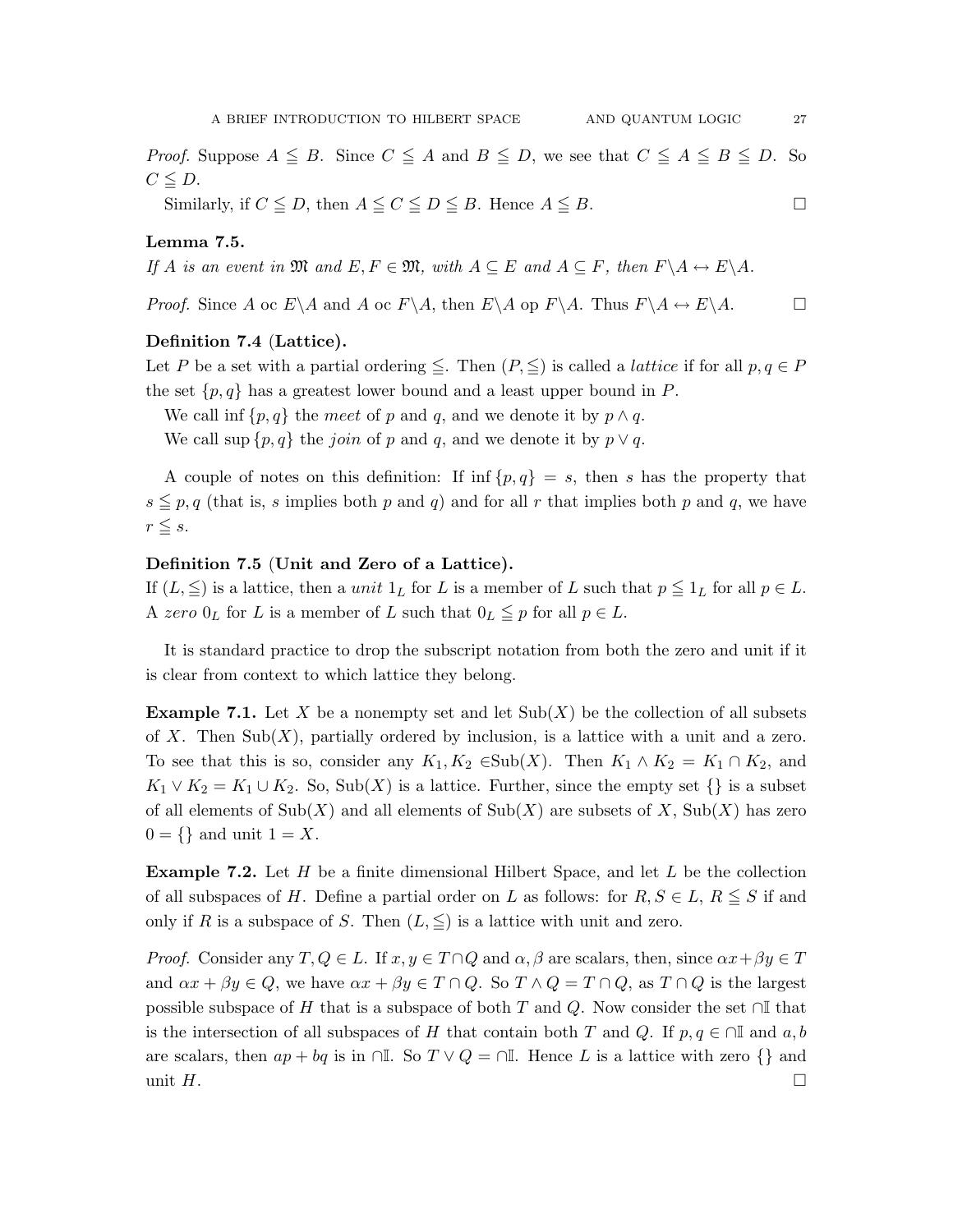# Definition 7.6 (Logic).

A logic  $(L, \leq')$  is a lattice  $(L, \leq)$  with unit and zero, together with an operation  $': L \to L$ , called an orthocomplemetation, that satisfies:

- (i) for all  $p \in L$ ,  $p'' = p$  and  $p \wedge p' = 0_L$ ;
- (ii) for all  $p, q \in L$ , if  $p \leq q$ , then  $q' \leq p'$ ;
- (iii) for  $p, q \in L$ , if  $p \leq q$ , then  $q = p \vee (p' \wedge q)$ .

A logic  $(L, \leq')$  is often denoted L if there is no fear of ambiguity. The members of a logic are referred to as propositions.

# Definition 7.7 (Orthogonal).

If L is a logic and  $p, q \in L$ , we say that p is *orthogal* to q, denoted  $p \perp q$ , if and only if  $p \leq q'$ .

## Theorem 7.1 (DeMorgan's Law).

If L is a logic and  $p, q \in L$ , then

$$
(p \lor q)' = p' \land q'
$$
 and  $(p \land q)' = p' \lor q'.$ 

*Proof.* Choose any  $p, q \in L$ . Since  $p \leq p \vee q$  and  $q \leq p \vee q$ , property (ii) from definition 7.6 tells us that  $(p \vee q)' \leq p'$  and  $(p \vee q)' \leq q'$ . It follows that  $(p \vee q)' \leq p' \wedge q'$ . Conversely,  $p' \wedge q' \leqq p'$  and  $p' \wedge q' \leqq q'$ . So  $p \leqq (p' \wedge q')' \leqq p'$  and  $p \leqq (p' \wedge q')' \leqq q'$ . Hence,  $p \vee q \leq (p' \wedge q')'$ . So, by applying property (ii) from definition 7.6 another time, we see that  $p' \wedge q' \leq (p \vee q)'$ . Therefore  $(p \vee q)' = p' \wedge q'$ .

We will use the first equality to prove the second. Since  $(p' \wedge q')' = (p \vee q)'' = p \vee q$ , it follows that  $(p \wedge q)' = p' \vee q'$ .

# 8. Quantum Logic and Quantum Mechanics

While, as previously stated, a thorough discussion of quantum mechanics through the lens of quantum logic is outside the scope of this paper, the purpose of this final section is to provide the reader with a brief taste for how such a discussion might progress. Consequently, we do not provide a comprehensive descant; we merely provide a few definitions and concepts that are relevant to the topic. Nonetheless, the interested reader can seek Cohen's An Introduction to Hilbert Space and Quantum Logic for further information [3].

## Definition 8.1 (Compatible Propositions).

Two propositions p and q in a logic L are called *compatible* if there exist  $u, v, w \in L$  such that if  $\{u, v, w\}$  is a pairwise orthogonal set in L, then  $u \vee v = p$  and  $v \vee w = q$ .

The set  $\{u, v, w\}$  is called a *compatibility decomposition* for p and q.

# Definition 8.2 (Quantum Logic).

A quantum logic is a logic with at least two propositions that are not compatible.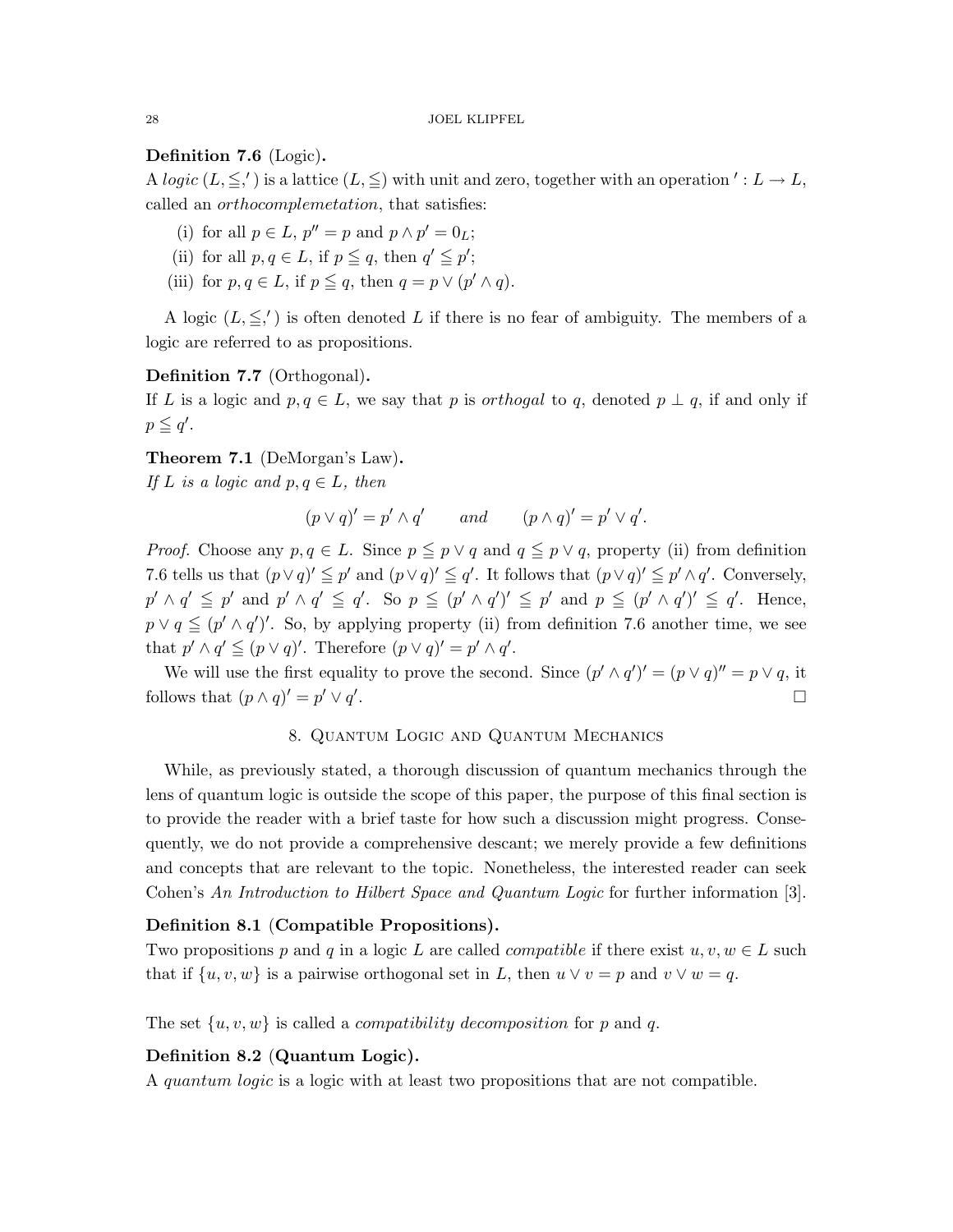## Definition 8.3 (Classical Logic).

A classical logic is a logic in which every pair of propositions is a compatible pair.

# Definition 8.4 (State Function).

Suppose L is a logic. Then a state function  $s: L \to [0, 1]$ , or state, for short is a function with the properties that

- (i) for  $p, q \in L$ , if  $p \perp q$ , the  $s(p \vee q) = s(p) + s(q)$ , and
- (ii)  $s(1_L) = 1$ .

### Definition 8.5 (Classical States).

A classical state s on a logic L is a state function with the property that for all  $p \in L$ , either  $s(p) = 0$  or  $s(p) = 1$ .

# Definition 8.6 (Pure State).

A pure state on a logic  $L$  is one that cannot be written as a nontrivial mixture of other states on L.

**Lemma 8.1.** If B is a basis for a finite Hilbert space H and  $A, B$  are disjoint subsets of B with the property that  $A \cup B = \mathcal{B}$ , then A and B span different subsets of H. That is, and span(A)∩span(B) = {0}.

*Proof.* Suppose x is in the span of both A and B. Then, there exist scalars  $\alpha_1, \ldots, \alpha_n$  and  $\beta_1, \ldots, \beta_k$  such that

$$
x = \alpha_1 \mathbf{a_1} + \alpha_2 \mathbf{a_2} + \cdots + \alpha_n \mathbf{a_n}
$$
 and  $x = \beta_1 \mathbf{b_1} + \beta_2 \mathbf{b_2} + \cdots + \beta_k \mathbf{b_k}$ 

where  $A = \{a_1, a_2, \ldots, a_n\}$  and  $B = \{b_1, b_2, \ldots, b_k\}$ . So, it follows that

$$
\alpha_1 \mathbf{a_1} + \alpha_2 \mathbf{a_2} + \dots + \alpha_n \mathbf{a_n} + (-\beta_1) \mathbf{b_1} + (-\beta_2) \mathbf{b_2} + \dots + (-\beta_k) \mathbf{b_k} = 0. \tag{11}
$$

Since the only solution to (11) is the trivial solution, we have  $x \in \{0\}$ . Since 0 is in both the span of A and the span of B, the intersection of the span of A with the span of B is the set  $\{0\}$ .

### Interesting Fact 8.1.

If H is a finite dimensional Hilbert space and  $\mathscr{F}(H)$  is the collection of all orthonormal bases for H, then  $\mathscr{F}(H)$  is a manual called the *frame manual*.

*Proof.* We'll begin by verifying property (i) of definition 6.6. Consider any bases  $A, B, C$ in  $\mathscr{F}(H)$  where A oc B, B oc C, and C oc D. Then there exist  $E, F, G \in \mathscr{F}(H)$  such that  $A \cup B = E$ ,  $B \cup C = F$  and  $C \cup D = G$ . Lemma 11 tells us that A and B span different subspaces of H and B and C span different subspaces of H. Suppose a is in the span of A and  $a \neq 0$ . Then a is not in the span of B. However, since a is in the span of  $F = B \cup C$ , then it must be in the span of C. An analogous argument demonstrates that the span of C is also a subset of the span of A. Hence A and C span the same subspaces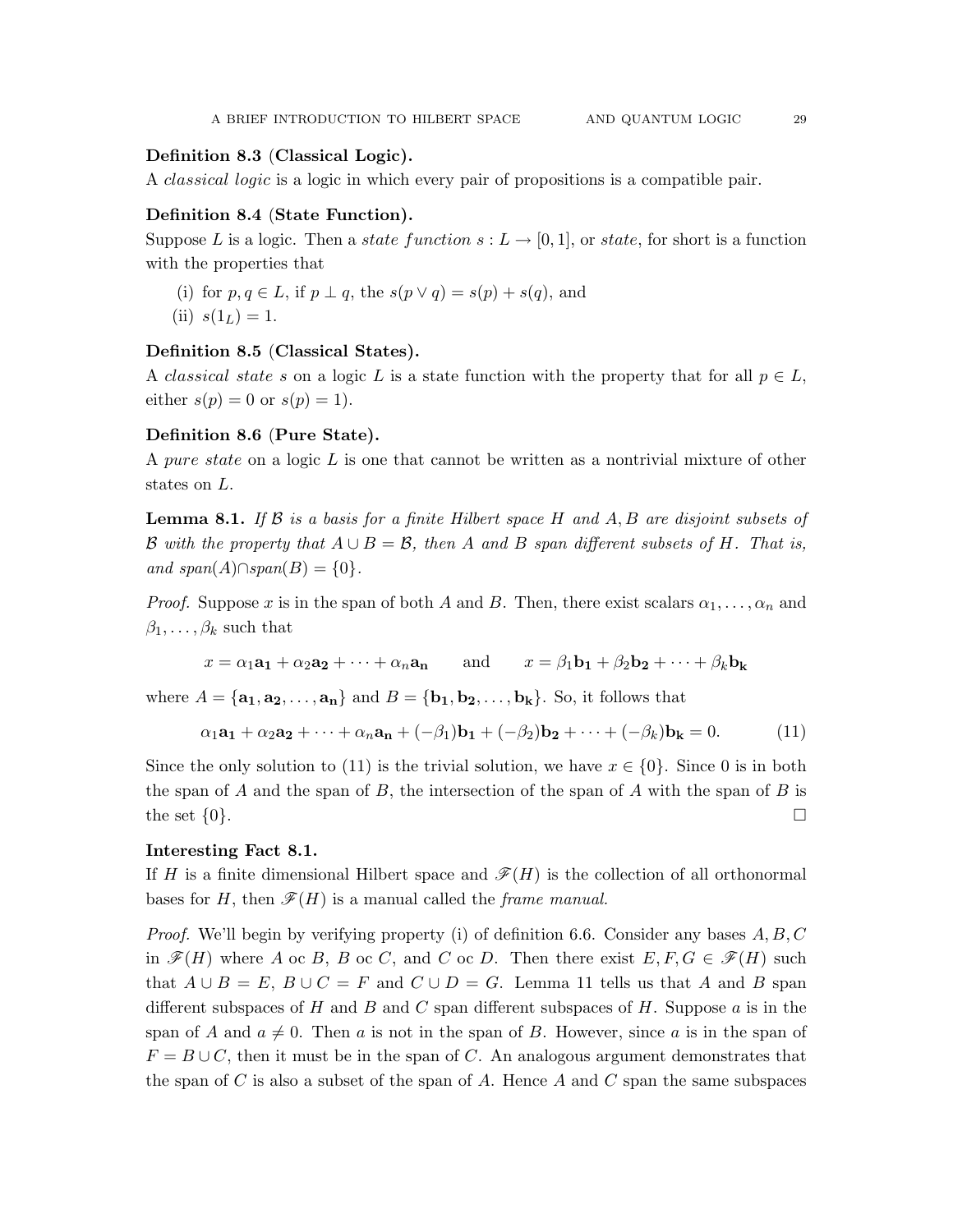#### 30 JOEL KLIPFEL

of  $H$ . Through the use of similar reasoning, we can see that that  $B$  and  $D$  span the same subspaces. The proof of Lemma 8.1 implies that the elements of  $A$  and  $D$  are linearly independent, and so form a basis.

If  $I, J \in \mathscr{F}(H)$  and  $I \subseteq J$ , then, since  $|I| = |J| = \dim(H), I = J$ , where  $|\cdot|$  denotes the order (size) of a set. Since property (iii) of definition 6.6 is satisfied trivially, we conclude that  $\mathscr{F}(H)$  is a manual.

### 9. CONCLUSION

In Section 5.2, we mentioned in passing that any external modification of the spin state of an electron may be represented as a matrix. This fact applies more generally to any state function that is in a Hilbert space that is isomorphic to  $\mathbb{R}^n$ . That is, if the state of some particle is given by  $|\phi\rangle$ , where the co-domain of  $|\phi\rangle$  is  $\mathbb{R}^n$ , then any external modification of  $|\phi\rangle$  may be represented by some matrix A. Matrix A is actually a special example of a particular type of creature, known as an operator, that lives in the seedy underground of the mathematical representation of quantum mechanics. Operators play a particularly important part in quantum mechanics, and a truly thorough understanding of mathematics that underpins quantum mechanics requires a study of the theory that governs them. While, operator and spectral theory are both outside the realm of this paper, Sterling Berberian [1], David Cohen [3] and J.R. Retherford [8] all provide approachable discourses on both spectral and operator theory. As such, all readers interested in the mathematical theory behind quantum mechanics are highly encouraged to seek these three sources.

#### **REFERENCES**

- [1] Berberian, Sterling. Introduction to Hilbert Space. New York: Oxford University Press. 1961.
- [2] Birkhoff, Garrett and John von Neumann. The Logic of Quantum Mechanics. Annals of Mathematics 37, 823843. 1936.
- [3] Cohen, David. An Introduction to Hilbert Space and Quantum Logic. New York: Springer-Verlag. 1989.
- [4] Wikipedia. Concave function. http : //en.wikipedia.org/wiki/Concave functions. 21 Oct 2008.
- [5] "David Hilbert." Wikiquote. http : //en.wikiquote.org/wiki/David Hilbert. Jan 28, 2009.
- [6] "David Hilbert." Wikipedia. http : //en.wikipedia.org/wiki/David Hilbert. Jan 28, 2009.
- [7] "Hilbert Space." Wikipedia. http : //en.wikipedia.org/wiki/Hilbert space. Jan 28, 2009.
- [8] Retherford, J.R. Hilbert Space: Compact Operators and the Trace Theorem. London: Cambridge University Press. 1993.
- [9] Saxe, Karen. Beginning Functional Analysis. New York: Springer. 2002.